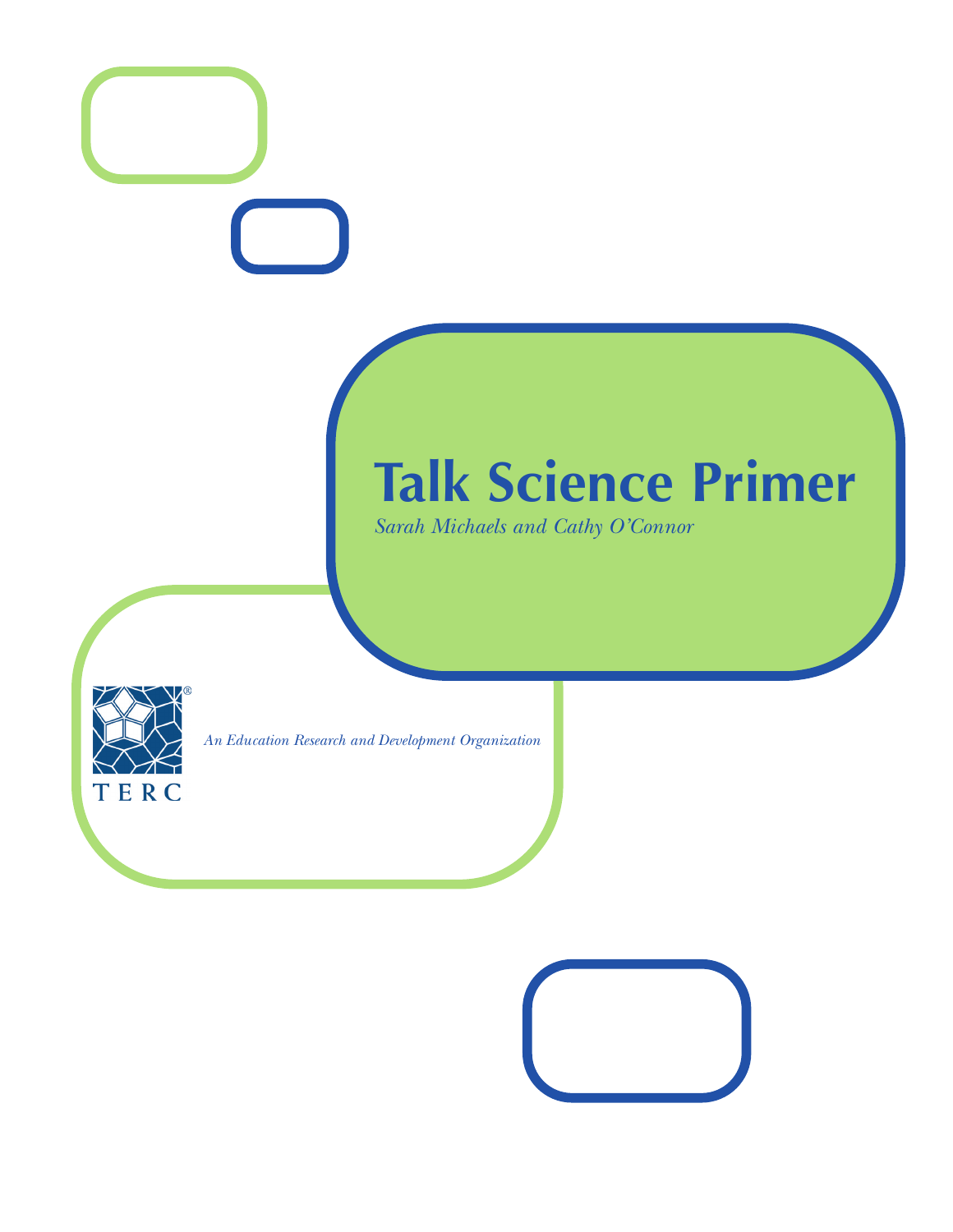*Cathy O'Connor is a professor in the School of Education at Boston University. She is chair of the Department of Educational Foundations, Leadership and Counseling, and Director of the Program in Applied Linguistics in the Graduate School of Arts and Sciences. Since 1990, she has conducted research on classroom discourse, particularly in middle school mathematics classrooms.*

*Sarah Michaels is a Professor of Education and Senior Research Scholar at the Hiatt Center for Urban Education at Clark University. A sociolinguist by training, her work emphasizes the ways that teachers can support academically productive talk in the classroom, as a tool for promoting powerful learning for students. Her work includes research on science talk, as well as on discussion in English Language Arts and mathematics.*

*This work has benefited from our collaboration with remarkable classroom teachers, input from our long-term colleagues, and, more recently, our partners in the Talk Science Project at TERC.* 



*The work was partially funded by the National Science Foundation (NSF) under grant number DRK12-0918435 awarded to TERC. The opinions expressed here are those of the authors and do not necessarily reflect those of NSF.*



*Copyright © 2012 by TERC TERC 2067 Massachusetts Avenue Cambridge, MA 02140 617.873.9600 www.terc.edu*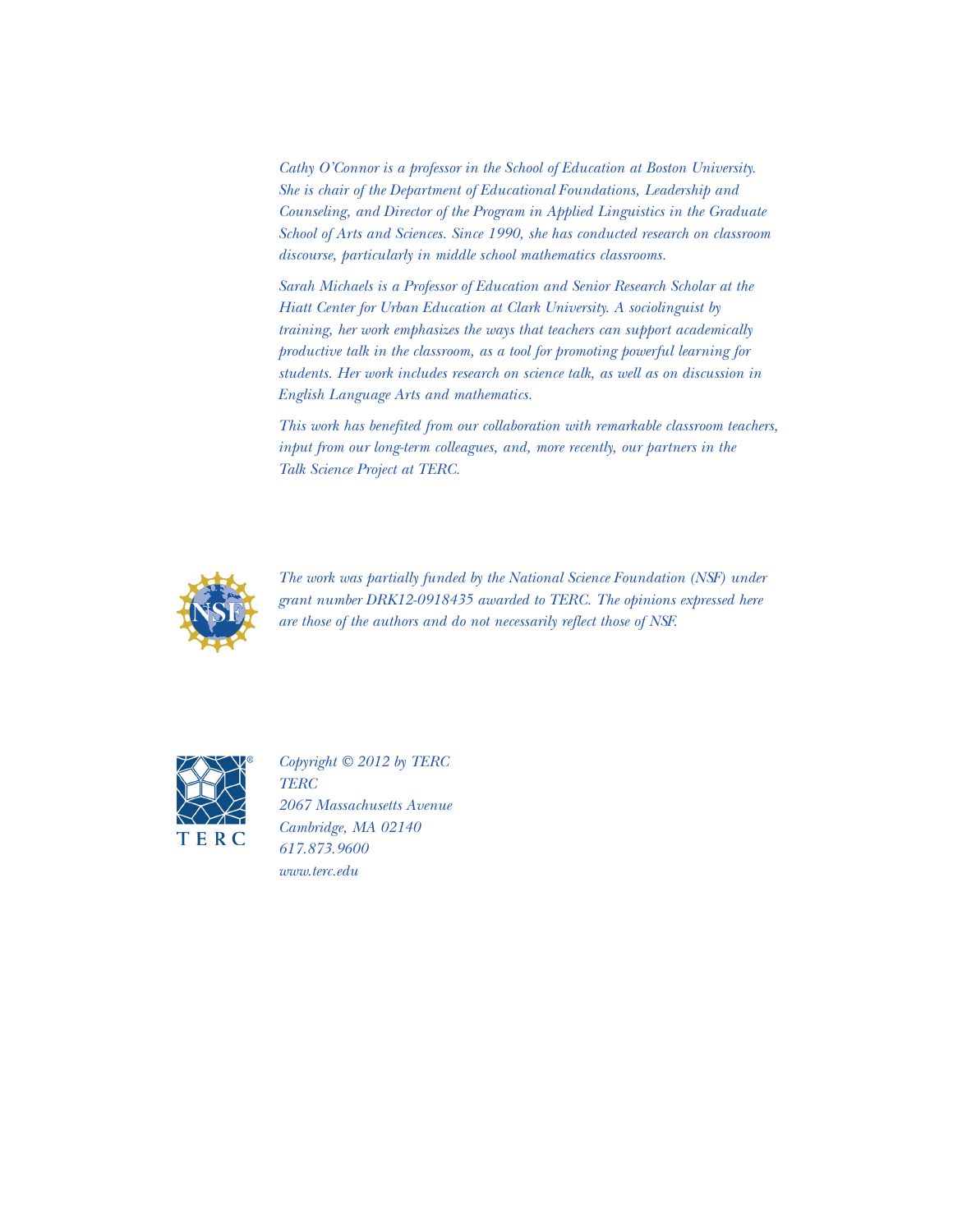# **Part 1: What is Academically Productive Talk?**

## *The Vision*

Imagine a classroom where students have just completed a science investigation and a whole class discussion is underway. Students put forth competing ideas in their clearest and strongest form, even though some ideas may turn out to be more correct than others. Students explain their ideas in detail with evidence. They listen carefully to each other with respect. Students take seriously and evaluate their own and others' competing ideas. In other words, they are intellectually engaged.

What are the hallmarks of a productive discussion such as this one?

- Everyone can hear and understand what is being said, so that every single student is part of the conversation.
- The conversation is focused, coherent, rigorous, and leads to deep conceptual understanding.
- Students are motivated to participate and want to go public with their thinking, feeling like they have a stake in the conversation.
- Conversation is not just for good talkers; everyone has a right and responsibility to contribute.
- The teacher guides students in practicing new ways of talking, reasoning, and collaborating with one another.

In the context of the classroom, talk is not an add-on. It addresses important academic content and is a critical component of the lesson, including whole class, small group, or pair or partner discussions. Through talk, teachers and students explore ideas and use evidence to build and critique academic arguments.

There is solid research evidence and widespread agreement that academically productive talk is critical for learning in science (NRC Consensus Report Taking Science to School (2007).

# **Isn't all classroom talk productive?**

This is the vision, and yet we know that much of the talk typically occurring in classrooms is not academically productive. Teachers at all grade levels often fall back on the kinds of discussions we experienced in our own learning. These discussions were something more like recitation, where the teacher asks a question with a single right answer, calls on a student to respond, indicates whether the answer is correct, and moves on to another question. While this is often helpful for review or for checking what students remember, it fails to create a culture where students take each other seriously, take risks, and build complex arguments together.

How do we break away from this conventional pattern and facilitate discussions that support reasoning and deepen student understanding of complex material? Making the break may require a shift in classroom culture, new norms and practices, as well as a belief that students learn more when they do the "heavy lifting."

Orchestrating talk that is focused on key content, where every student is motivated and willing to participate, can indeed be challenging. However, there is a set of key elements of academically productive talk that makes this doable.

# *What are the elements of academically productive talk?*

- 1. A belief that students can do it
- 2. Well-established ground rules

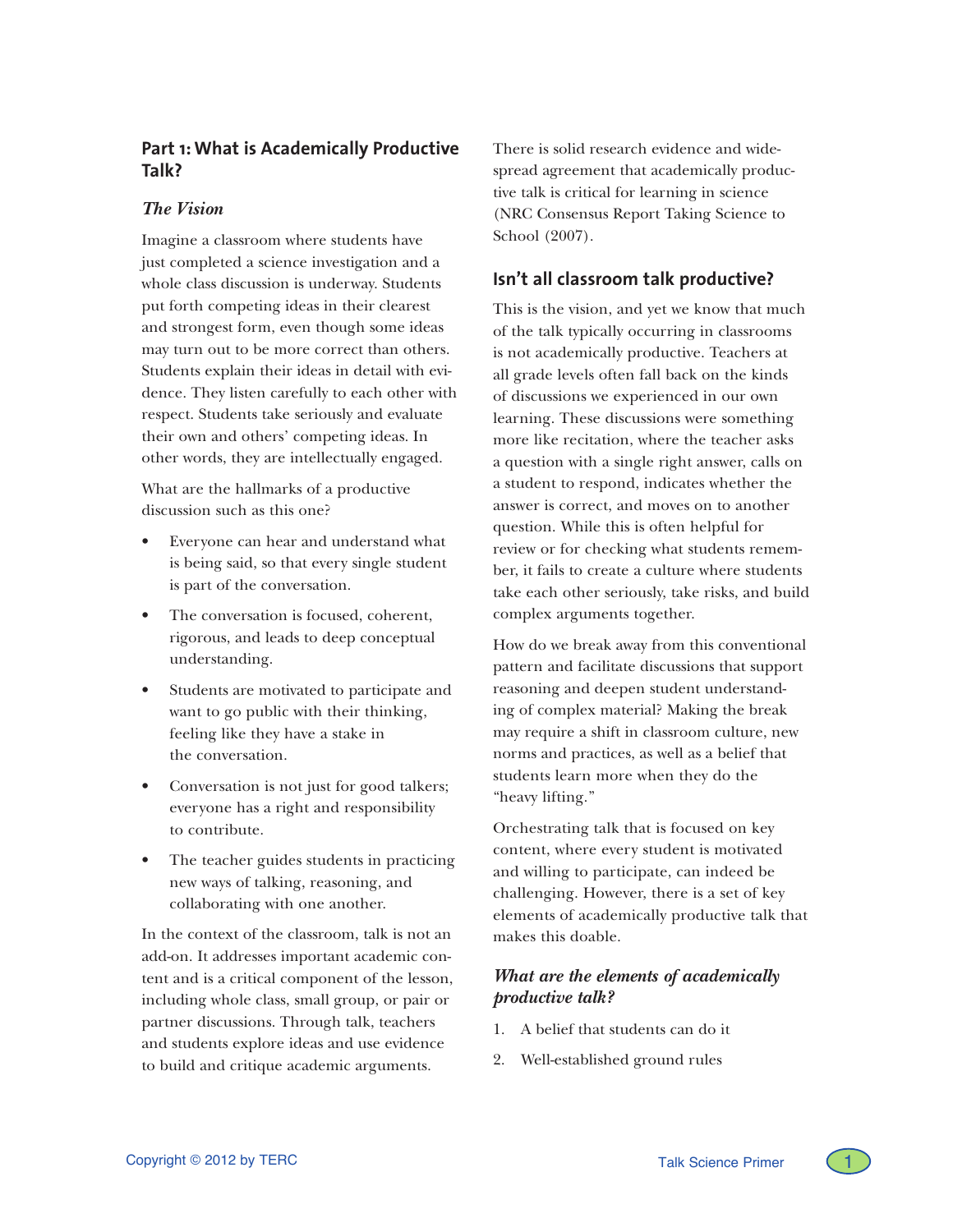- 3. Clear academic purposes
- 4. Deep understanding of the academic content
- 5. A framing question and follow-up questions
- 6. An appropriate talk format
- 7. A set of strategic "talk moves"

## **1) A belief in the possibility and efficacy of this kind of talk.**

The first key element is a belief from the outset that all students can learn from participating in well-structured discussions, and that all students are smart and capable of doing this.

**Student.**<br>
ideas unents<br>
ments<br>
not inc *S tudents have to feel a sense of trust that their ideas will be taken seriously and that disagree -* **"** *ments will be handled respectfully, so that ideas not individuals—are challenged.*

> In addition, a teacher must be committed to two major learning objectives: deep understanding of concepts (as contrasted to familiarity with concepts), and students' ability to learn with increasing independence. Teachers who orchestrate productive talk believe that even very young children can tackle challenging, rich, and ambiguous problems, and reason about them with evidence. They believe that if their students work hard at explaining their own ideas and think through the ideas of their classmates, they will become strong reasoners. They believe that all their students—even struggling ones—are smart and have something to contribute to discussions.

#### **2) Well-established ground rules for talk.**

Before you can use talk reliably to promote learning, you must lay the foundations for it by establishing a set of clear norms or ground rules for class discussions. Most important are the norms that students will listen to one another attentively and respond respectfully. Students have to feel a sense of trust that their ideas will be taken seriously and that disagreements will be handled respectfully, so that ideas—not individuals—are challenged. Students have to speak loudly enough so that everyone can hear (which is not easy for many students to do at first), and all students have to be on notice that if they cannot hear

> or understand what someone has said, they have to speak up and ask for clarification. Students need to understand that this kind of talk is expected of everyone, and everyone will have a chance to participate and express their ideas, perhaps not in every discussion, but certainly over the course of several days. There are a number of ways that teachers establish these norms and many helpful strategies for holding students accountable for them,

which are discussed more fully in Part 3: Establishing a Culture of Productive Talk.

## **3) Clear academic purposes for the discussion**

Teachers who orchestrate academically productive talk take the time to plan and prepare for discussions. They make sure that they truly understand the key science concepts in play, and how they relate to other concepts that students have learned or will learn later. But most important, they take the time to get clear on the specific academic purposes of each discussion.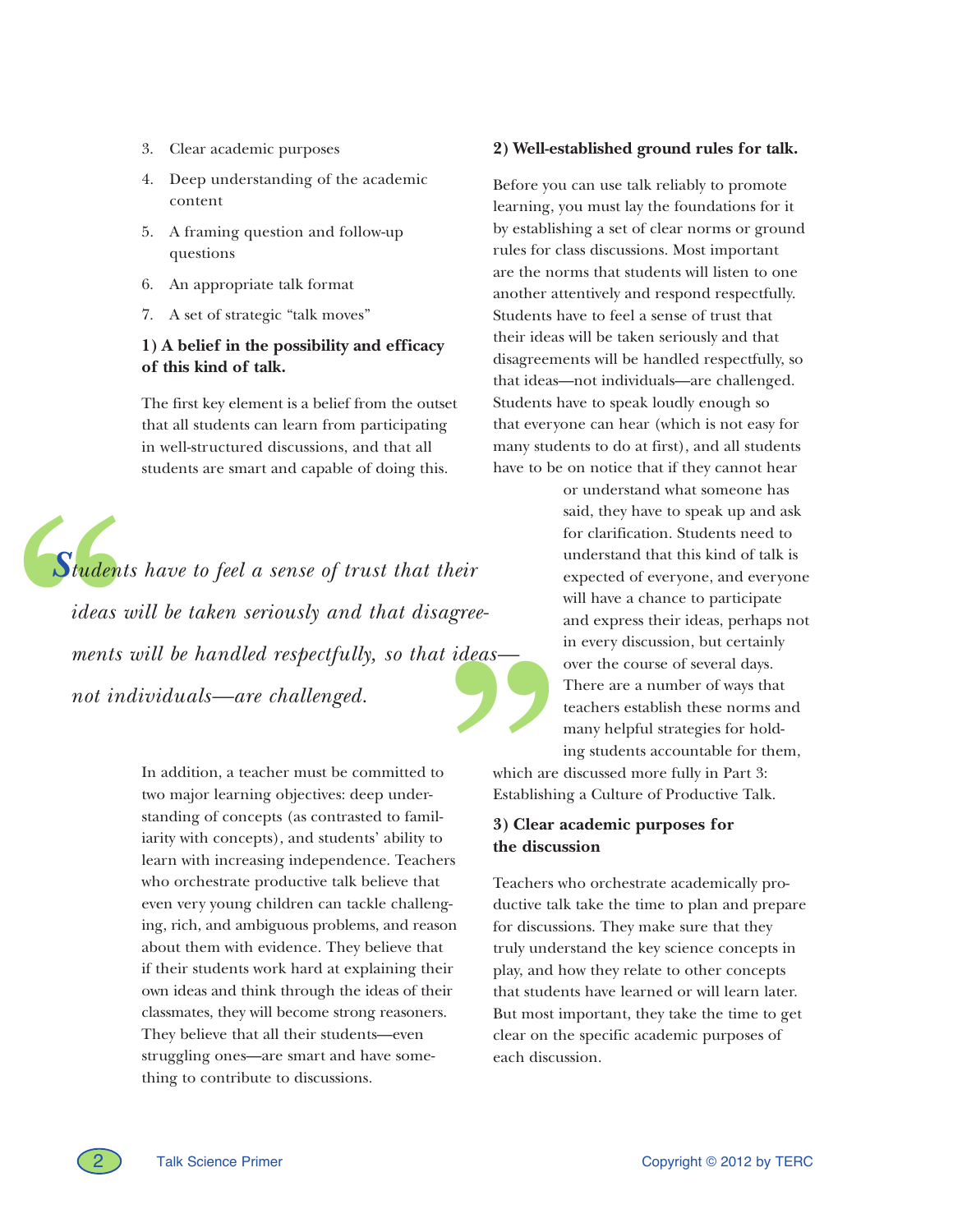The Inquiry Project investigations incorporate four discussion types, each with a unique purpose:

- **Elicitation discussions** uncover students' prior experience or knowledge about a phenomenon or topic, provide insight into their thinking, and pique students' interest in new learning.
- **Consolidation discussions** help students solidify their understanding of the steps they took during an investigation, as well as the underlying science concepts.
- **Data discussions** help students focus on the dimensions of the data set that are most relevant to the investigation; for example, interpreting data or evaluating different data representations.
- **Explanation discussions** help students learn how to make claims, provide evidence to support their claims, and explain why they think the evidence and claims are tied together.

Part of the planning process for a productive discussion includes teachers anticipating how the discussion might unfold. It is helpful to articulate to yourself the key ideas you hope to bring forward, to be aware of what children typically think about a concept, and to have strategies for dealing with challenging content. And it helps for teachers to think about their particular students. Who has been quiet lately and might be brought into this discussion? Might there be an opportunity for partner talk, and what partner talk question will help me achieve the goals of my discussion?

## **4) Deep understanding of the academic content**

The better you understand the science, the better you will facilitate discussions. The Scientist Video Cases and Roger Tobin's

essays on Key Science Concepts in the Inquiry Curriculum address the essential science ideas highlighted in each section of the curriculum for each grade. Additionally, Carol Smith's essays on Children's Understanding of these concepts will help you to anticipate how your students are likely to think about these very same science topics. Understanding the core science concepts, scientific processes and habits of mind, and students' common ideas will help you recognize which ideas to bring forward for further discussion and debate.

# **5) A well-thought out question to frame the discussion, and a few follow-up questions.**

The teacher starts the discussion with an open, clear, framing question. It should be designed to spark multiple positions, perspectives, or solution paths that can be taken, explicated, and argued for with evidence. Often, this launching question is suggested in the curriculum materials. Sometimes the teacher has to invent or adapt it from the curriculum guide. Crafting a good framing question is key to a yeasty and rich discussion.

In addition to having a good framing question, it is helpful to prepare a few follow-up questions that will help keep the discussion focused. Developing a set of questions helps the teacher to anticipate or prepare for discussion and be better able to listen hard to the students' ideas, hear connections among them, and support their development.

# **6) An appropriate talk format or set of formats to guide and scaffold academically productive talk.**

There are different ways to organize groups for talk—whole group discussion, small group work, and partner talk. Each talk format creates different opportunities for talk and allows students to participate in a number of

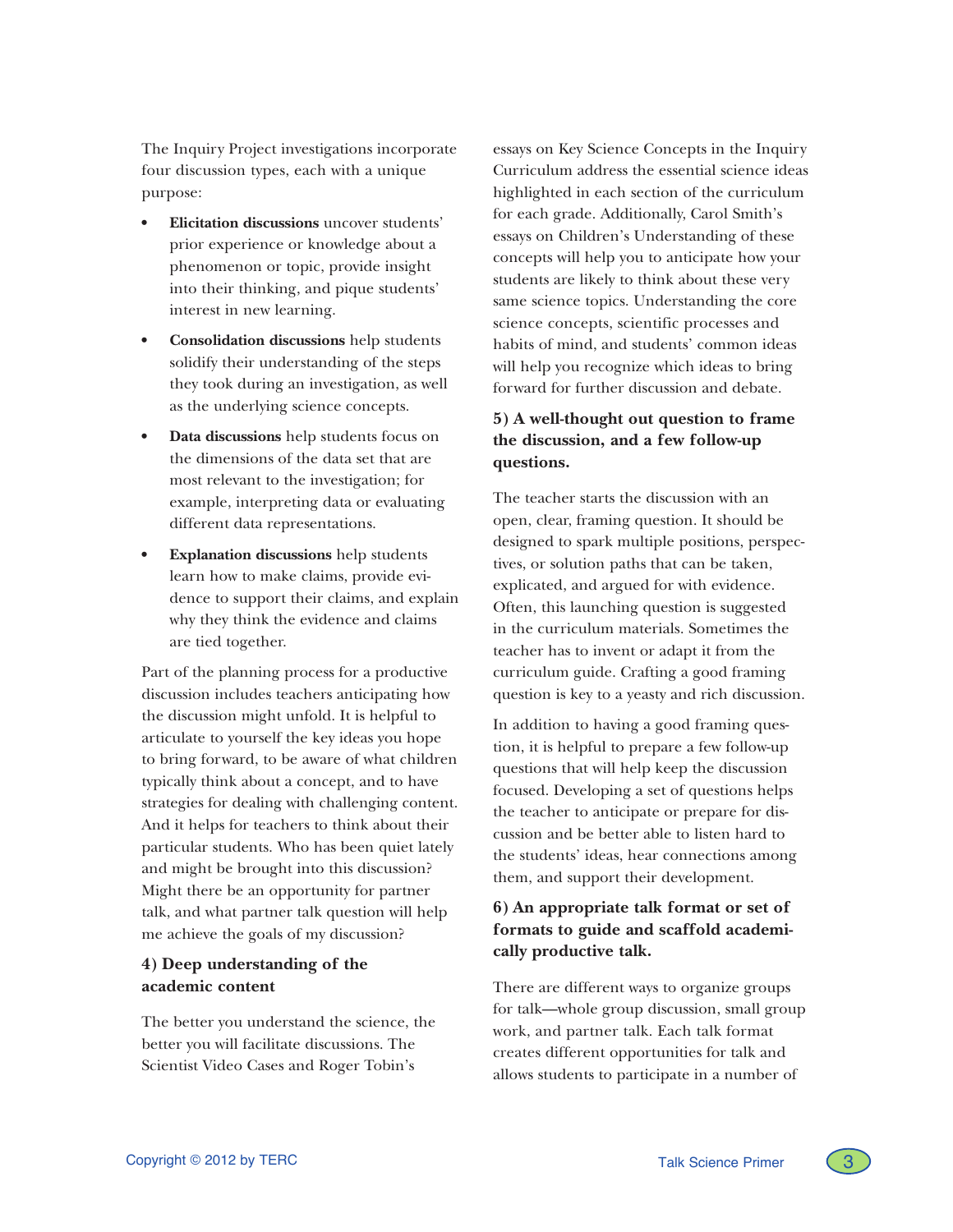ways with different levels of support.

We can think of these formats as tools teachers can use strategically to support productive talk. The talk formats are discussed in more detail later in this document.

# **7) A set of strategic "talk moves" to help maintain a rigorous, coherent, engaging, and equitable discussion.**

The final element is a set of general all-purpose moves that can be used at any point in any kind of discussion (elicitation, data, explanation, or consolidation) and can be used at any grade level. These moves support the essential goals of academically productive discussions. The goals are discussed in more detail below in Part 4: How can teachers support productive talk? Facilitating a group discussion takes work, but there is good news here. These talk moves are remarkably helpful tools for making discussions effective. You can keep them in your back pocket, so to speak, or better yet, on a clipboard in front of you, and they are especially well-designed tools for talk in busy and heterogeneous classroom settings. You will learn more about talk moves in Part 4. In addition, the Talk Science program includes videos that describe each of nine talk moves and show teachers using the moves to facilitate productive discussions in real classrooms.

## **Part 2: Why is talk important?**

In the U.S., we have achieved a national consensus that it is critical to promote talk in all instructional subject areas and at all grade levels. All major teacher organizations and all recent National Research Council consensus reports emphasize the need to involve students actively in "communication" about their thinking and investigations, and to encourage them to use evidence to support their claims, conjectures, predictions, and explanations (NCTM, NSTA, NRC reports). Why this emphasis on

talk? How does talk promote learning? And why is it particularly critical in science?

**1. Talk provides a window into student thinking,** revealing understanding and misunderstanding. If students talk about the content they are studying, teachers can see more clearly what they do not understand and what they do understand. Students themselves may realize what they do not and do understand. In this way, talk about academic content helps teachers and students take stock of where they are and assess ongoing learning, so that instruction can build on students' current understandings and advance their thinking in productive ways. This is formative assessment at its best.

**2. Talk supports robust learning by boosting memory, providing richer associations, and supporting language development.** Talk is a fertile source of information. By hearing and talking about concepts, procedures, representations, and data, our minds have more to work with. Talk provides food for thought. By talking about academic content with others, students begin to see ideas from more angles, and make links to other concepts and meanings they already have. This helps them remember new ideas and develop a richer set of associations with them, so that they can use them in new contexts. Students gain a deeper sense of what words and expressions mean and how to use them. By using scientific vocabulary, they build their ability to use this vocabulary effectively. Talk supports language acquisition, vocabulary development, and the acquisition of the particular ways of speaking and writing that are valued in science. In science and other disciplines, it can be said that "talk builds the mind."

**3. Talk supports deeper reasoning and encourages students to reason with evidence.** All students are adept language users, able to think abstractly and argue for what they think is right. But not all have been exposed to the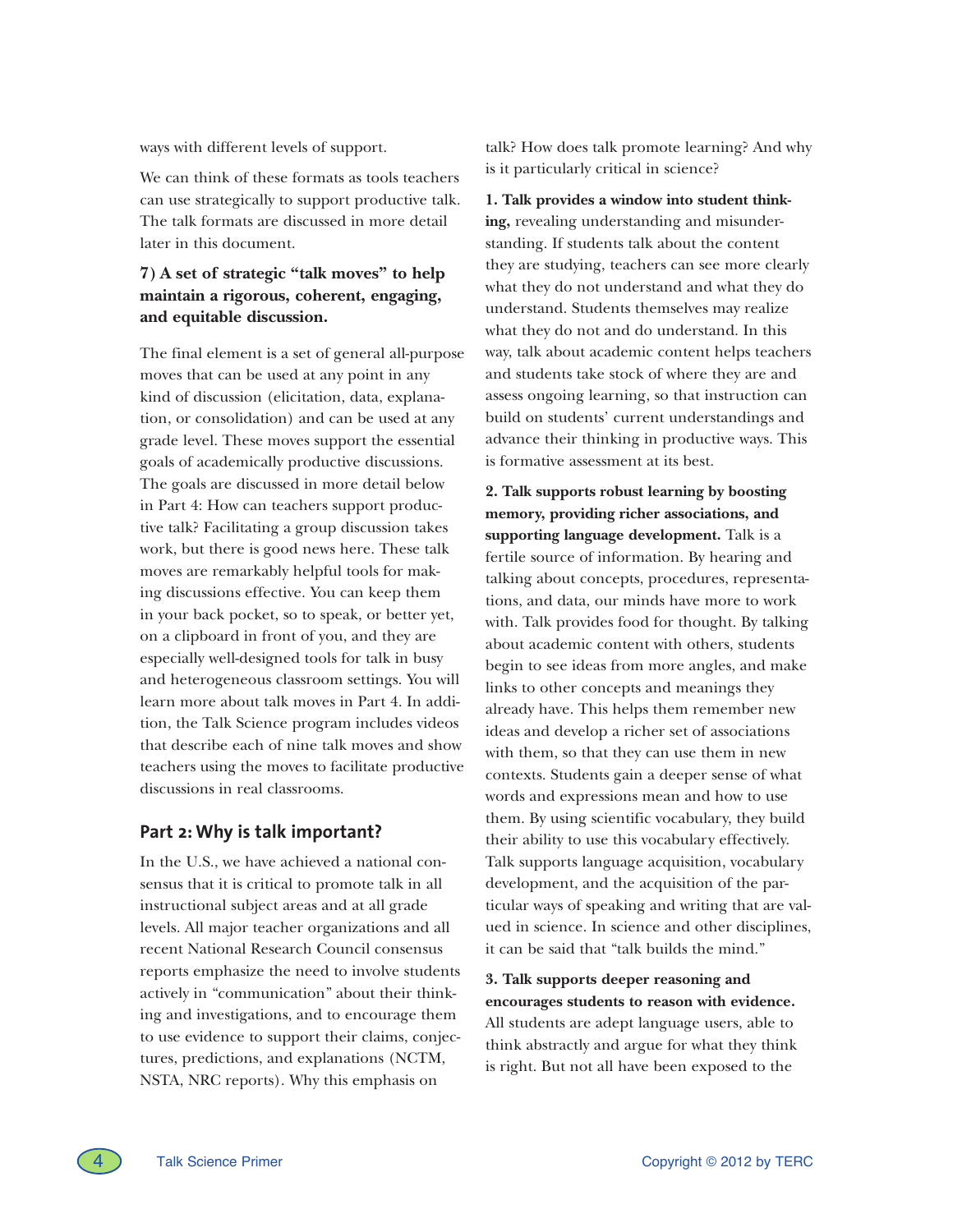kind of reasoning and explaining that is valued in school and later in public life. Such talk requires that speakers explicate their thinking clearly so that others can understand their ideas, and that they use evidence to support their claims. Students practice doing this when they are encouraged to explain their ideas and support them with evidence and link their claims and evidence so that others see that their evidence is relevant and credible. With guided practice, students' evidence-based reasoning improves, which shows up in their writing and performance on standardized tests.

Research in a variety of fields relating to education, such as cognitive science, learning sciences, and discipline-specific investigations of curriculum and pedagogy, has begun to converge on the fact that when teachers "open up the conversation" and engage students actively in reasoning with evidence and building and critiquing academic arguments, students make dramatic learning gains. This is the case for students from a range of socioeconomic and linguistic backgrounds in mathematics, science, history, and English and English language arts. **Throught Section** 

**4. Talk apprentices students into the social and intellectual practices of science.** 

Experienced scientific thinkers (professionals working in science-related fields) typically work in groups or teams, and they populate larger networks or communities where communication of their ideas, findings, and data is essential for advancing knowledge in their fields. They communicate their thinking informally and formally, in face-to-face meetings, in e-mail communications, in formal conference presentations, in peer-reviewed journals, on

the Internet, and in books and other media. For evidence to have weight in these professional communities, it has to be explicated, argued for, and made public, so that others can evaluate and think about it. This requires dedicated and disciplined approaches to the explication and sharing of evidence, and agreed-upon ways of challenging or critiquing evidence in the effort to advance knowledge and understanding. Through well-structured talk, students are guided—or apprenticed into the fundamental practices of science.

**T***hrough well-structured talk, students are guided—or apprenticed—into fundamental practices of science. apprenticed—into fundamental practices of science.*



**5. Talk supports the development of social skills and encourages risk-taking with huge payoffs for learning.** When students believe that others are interested in their ideas, and believe that reasoning with evidence is more important than simply having the correct answer, they become motivated to engage in exploratory reasoning talk. They are willing to try out ideas before they are fully formed, so that others can hear them and think with them. They become motivated to hear others' views so that they can, in turn, think with them. This promotes a classroom culture that values effort over ability.

Students begin to realize that everyone can learn more with effort, and they begin to speak up when they do not understand something. This, in turn, motivates others to

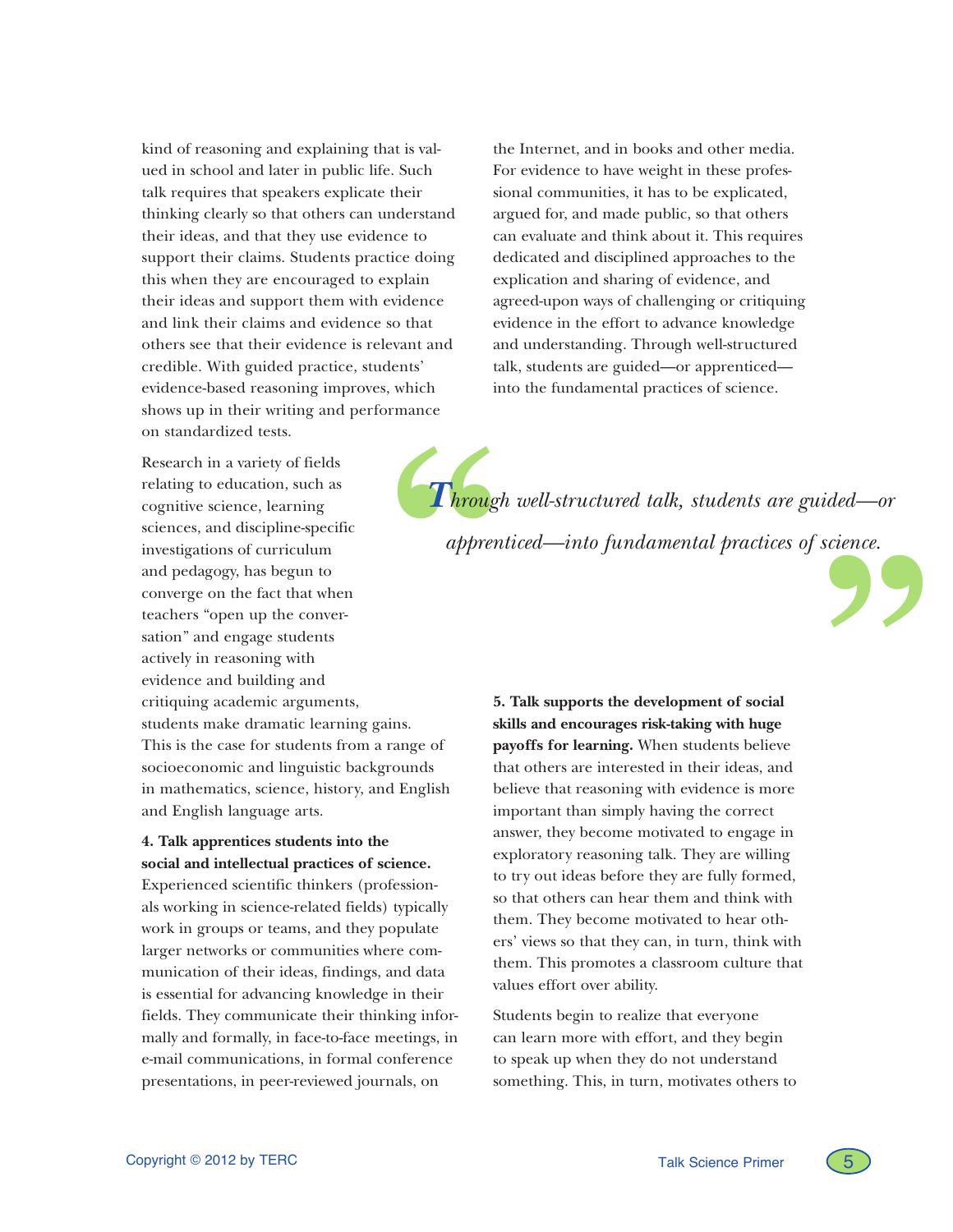explain their thinking more clearly, so there is a spiraling effect in which greater effort increases everyone's motivation to participate, think hard, and take risks. They take one another seriously as thinkers, and evaluate the content of others' contributions, challenging ideas, not people. They gain confidence in expressing their ideas. These social skills are, of course, also intricately related to learning. A group of skillful, engaged, and respectful communicators becomes better learners over time. It takes time, practice, and effort to induct students into this kind of "talk culture," but once developed, the entire group learns more effectively and efficiently.

## *What is unique about science talk?*

Talk in science is similar in many respects to talk in other subject areas, but has certain unique characteristics that focus on generating community-validated explanations of the natural world, based on data and models as evidence or tools in developing explanations. Primacy is given to the use of logical reasoning; anyone proposing a credible theory must be concerned about and grapple with contradictory evidence. Science requires that we change our ideas when new evidence emerges. We can challenge the credibility or value of new evidence—that is, its status as evidence but once it is accepted as valid and relevant, we must accede to it and be willing to change our views. While science is grounded in particulars of data, the goal is always to generalize and construct increasingly broad explanations or theories.

Although scientists can never prove that something is true for all time, they are concerned about converging toward accurate and generalizable claims, or truth. They stay alert to considering new ideas or evidence, and are intent on converging on common representations or understandings. This is

not to say that well-established claims or "laws" are up for grabs, using the argument that "It's just a theory!" Well-accepted and widely validated Theories—those labeled with a capital T (Theory of Relativity, for example)—take on a special status among scientists, and are rarely undermined. Their status rests not on their having been proved true beyond doubt and for all time, but on the fact that they are, at present, the most useful and widely-validated tools for thinking about, exploring, and explaining the natural world. Each scientist has his or her own limited perspective, but the goal of science is to converge on the central "small-t truth" underlying and integrating all these different perceptions of reality.

# **Part 3: Establishing a Culture of Productive Talk**

A culture of talk is more likely to take hold when teachers develop a common set of discussion norms across classrooms, and limit the list to just three to five important ground rules. While teachers may want to develop the set with their students, this may result in a list that is too long and omits important expectations Instead, teachers can gain that same sense of buy-in by setting aside time to introduce and talk about the importance of the norms with their students. Teachers implementing a culture of productive talk often have an all-class discussion in which students explain how the expectations will benefit their discussions. Teachers report that this norm setting is best done at the beginning of the school year, when possible.

Once the expectations are introduced, they need to be reinforced until they become an established part of the school culture. Keep in mind that you may be changing the way school works for your students, so this will take vigilant reinforcement for a while. It helps to revisit the norms at the beginning

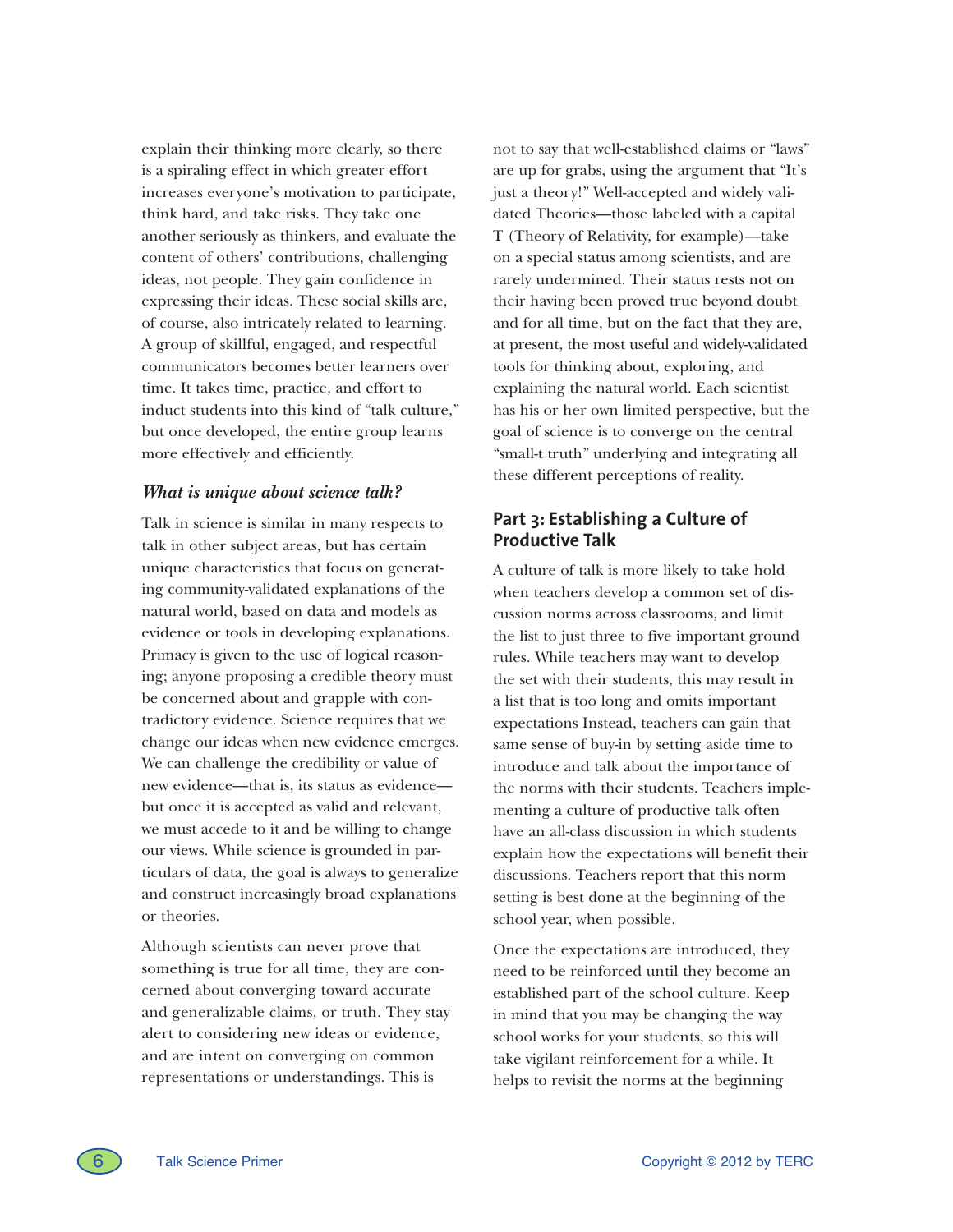of each discussion and to take a minute or two to take stock after a discussion. Teachers sometimes identify one of the norms to work on prior to the start of the discussion. Posting the norms in the classroom will help you and the students' keep them in mind. And finally, expect these norms to become the established way that all your discussions work—everyone listening, everyone contributing, everyone speaking loud enough for all to hear, and everyone respecting and building on each others' ideas.

# **Part 4: How can teachers support productive talk?**

Teachers have a number of different tools to support academically productive talk. The tools fall into two categories:

- Talk formats participation structures (ways to group your students) that guide student talk
- **Talk moves strategic teacher moves** designed to open up the conversation and support student participation, explication, and reasoning.

## *Talk Formats*

Different talk formats create opportunities for students to talk and allow for different kinds of participation and practice. Three formats are particularly productive within the Inquiry Curriculum: whole group, small group, and partner talk.

#### **Teacher-guided whole group discussion**

In this format, the entire class focuses on making sense around a shared problem or task. Students gather in a circle so that everyone can see everyone else to maximize listening,

and make use of body language to show that they are listening.

Not only can whole-group discussions be exciting intellectually (for students and teachers alike), they can be highly productive academically. Everyone is together and benefits from access to the thinking of the entire group. The teacher is both participant and guide, able to support the students to think productively with one another, ensure that talk is respectful and equitable, and make sure that everyone can hear and understand each other (something students rarely do on their own). The teacher uses her understanding of the science content and pedagogical knowledge to maintain a high level of focus and rigor.

Teachers do this by supporting students as they explicate their ideas, make their thinking public and accessible to the group, use evidence, coordinate claims and evidence, and build on and critique one another's ideas. Teachers guide students to reason their way to deep understanding of complex problems

Mot only *Not only can whole-group discussions be exciting*   $\begin{array}{c}\n\text{itting} \\
\text{ke}),\ \text{they}\n\end{array}$ *intellectually (for students and teachers alike), they can be highly productive academically.*

> through collective exploration of explanations, data, or natural phenomena. They support and guide rather than tell or ask students to recite.

The benefits of whole-class discussions are many. It is worth the effort to establish classroom norms for discussion, incorporate the

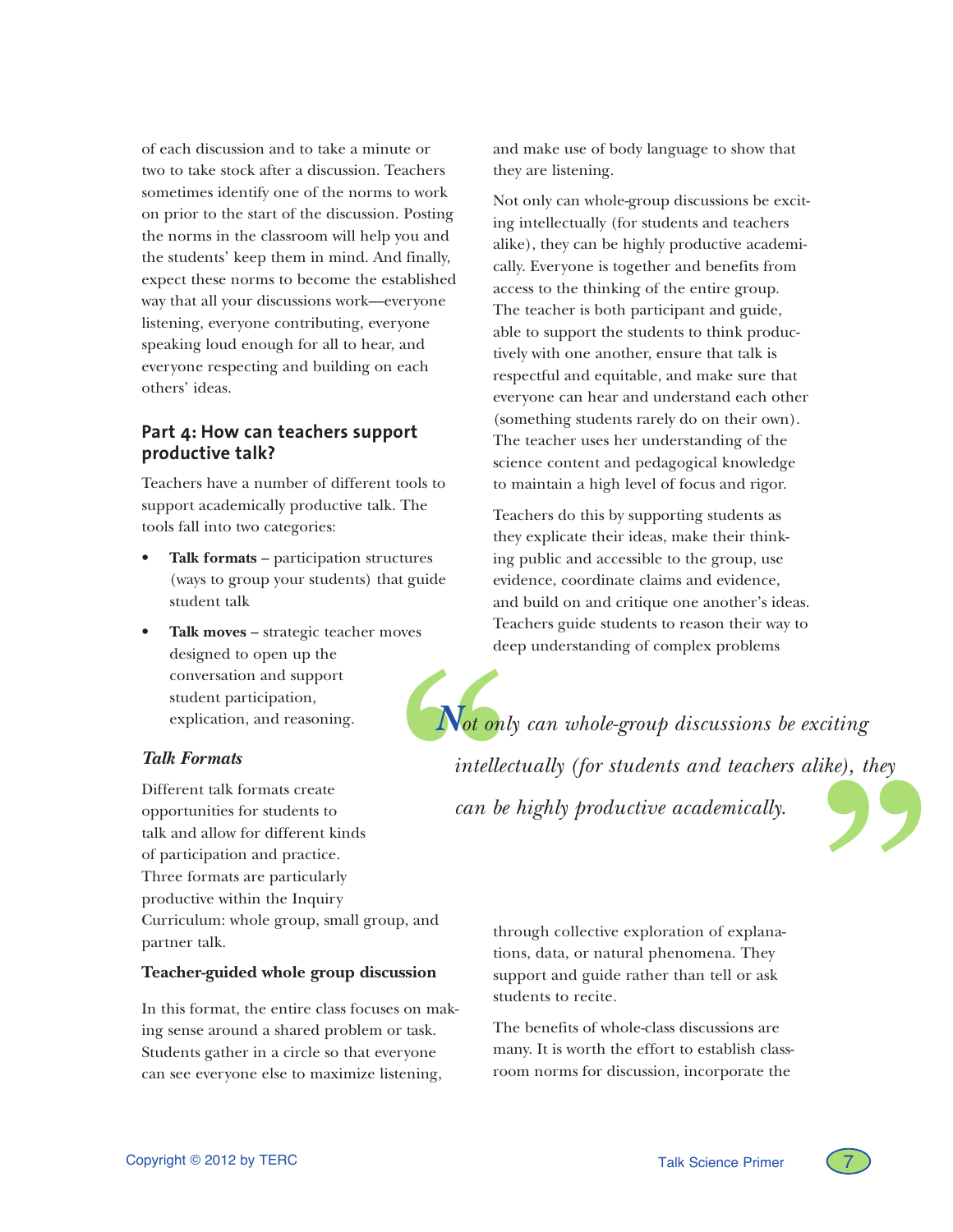key elements into discussion planning, and use the strategic tools to help students engage in productive discussion.

## **Small group work**

In this format, students work in groups of three or four, or even partnerships of two, sharing materials and ideas, and coming up with shared solutions. The teacher circulates among the groups, listening in and occasionally interacting with students if they need support or guidance to advance their collaborative work. Much of the group discussion is out of the earshot of the teacher, however, and this can be problematic. For small group work to be productive, tasks need to be designed for group work (not tasks that an individual could do by him- or herself). The teacher establishes clear expectations for the intellectual work the groups will carry out, a time limit for small group activity, and some kind of accountability. Students often reassemble as a class to make public what went on in each group and build toward collective understanding.

When norms are in place for listening, participating equitably, and collaborating in small groups, this format allows more air time for students to voice their ideas. Students may be more comfortable making their ideas public to a small group of peers rather than the whole class. When students have time to pull their ideas together in a small group beforehand, the whole-class discussion that follows is typically richer and deeper and students are more eager to contribute.

## **Partner Talk**

While gaining in popularity, this is the most underused of the three effective talk formats but one that can be deployed to very good effect before or in the midst of a whole group discussion. In partner talk, the teacher simply pauses and asks students to consider a particular question with the person next to them or a pre-designated "talk partner." Partner talk is usually brief—no more than a minute or two. This format produces a very focused kind of exploratory talk in a low-stakes environment. It serves as a practice ground, priming the pump for more formal talk to follow. The teacher typically listens in on different talk partnerships, sometimes with a clipboard in hand to note interesting comments that she can refer to with the whole group. This kind of exploratory talk has many benefits. Students who may be shy or afraid to go public with an idea in front of the entire class get to practice it with a classmate. For English Language Learners (ELL) paired with a native speaker of English, this practice ground can be helpful for both hearing and rehearsing their ideas in English. Partner talk can be a time to use their native language to deepen their thinking before attempting to try their ideas in English.

Because the teacher is present, the task is clear, and the time is short, students tend to stay on task and treat each other respectfully. There is 100% participation. The classroom is noisy but everyone is thinking and preparing to explain their ideas in public.

Teachers use partner talk strategically in two ways. They may plan for partner talk in advance, coming up with a perfect question, posed at the perfect time, to get every student involved. Once everyone has had a chance to explain their thinking with a partner, the teacher then strategically recruits several of these ideas into the whole group discussion that follows to advance everyone's thinking. Alternatively, it sometimes happens that a question arises that puzzles the group and no one knows what to say (the teacher included). This can be a wonderful, spontaneous moment to launch a partner talk. Take the following scenario for example: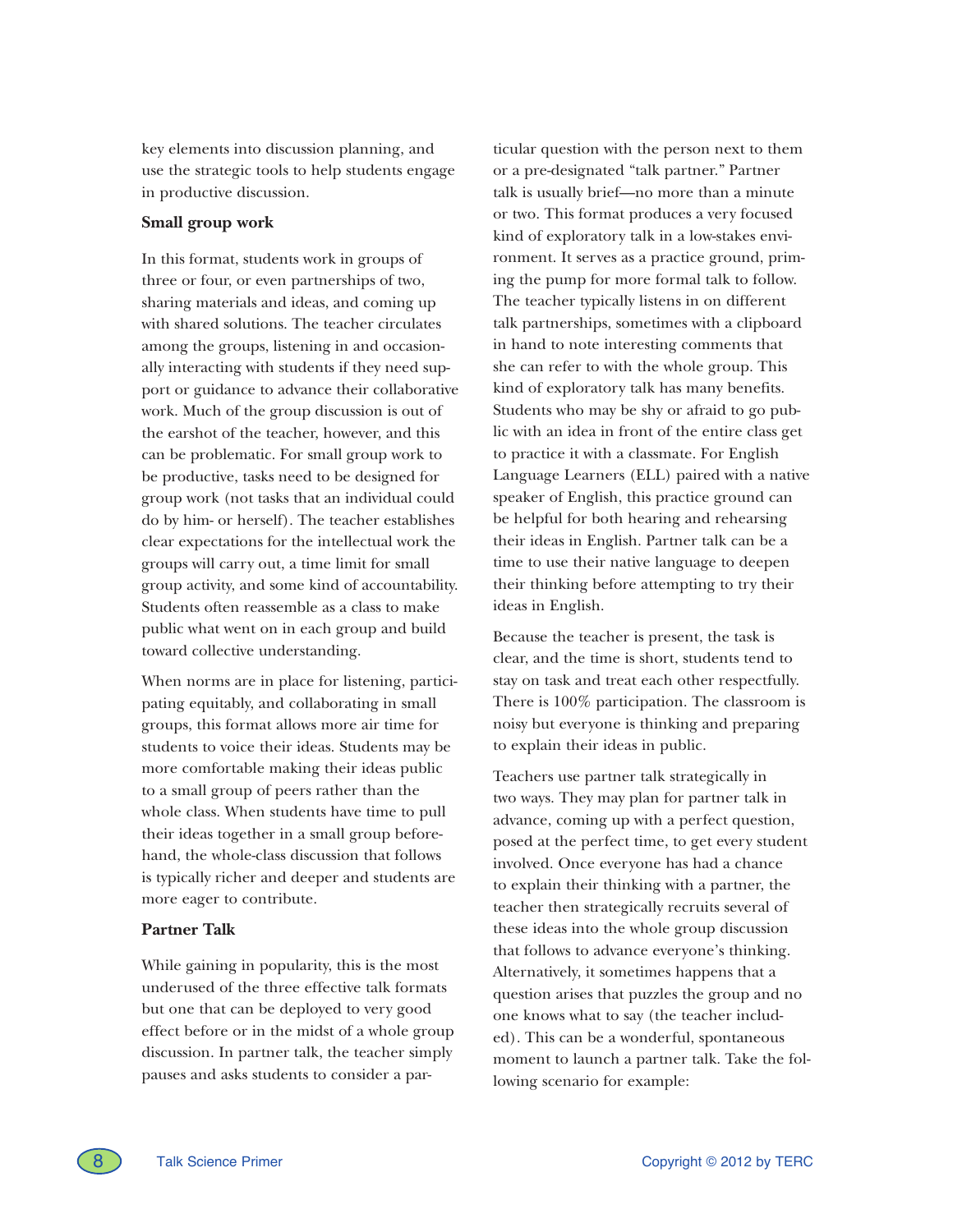**Teacher**: (after something unexpected happened in a science lesson on water displacement)

So, why do you think that happened? What's your explanation?

[No hands, no responses, 25 blank faces.]

[The teacher waits 10 seconds, still nothing.]

**Teacher**: Okay, turn and talk to the person next to you for a minute. Then I'll ask the question again.

After 30-60 seconds, many students will have something to say. Now, the teacher can be strategic about selecting which students are to talk. Perhaps a shy student or an ELL student has something to say, and because everyone has been thinking about this question, all are interested and primed to hear it.

## **Goals for Productive Discussion**

*"Some of my students won't talk. It seems like the same few always dominate."*

*"My students love to talk, but don't listen to each other."*

Productive discussions do not just happen. Teachers need to guide students in practicing new ways of talking, reasoning, and collaborating with one another. Many students are unaccustomed to explaining their ideas in detail and depth with evidence. Many are not accustomed to listening carefully, with interest and respect, to the thinking of their peers.

Four necessary and foundational goals underpin academically productive discussions:

# **Goal One: Help** *Individual* **Students Share, Expand, and Clarify Their Own Thoughts**

If a student is going to participate in the discussion, he or she has to share thoughts and responses out loud in a way that is understandable to others. If only one or two students can do this, you do not have a discussion––

you have a monologue or, at best, a dialogue between the teacher and a student.

## **Goal Two: Help Students Listen Carefully to One Another**

Students need to listen to others and try to *understand them* in order to contribute to the discussion. Your ultimate goal involves helping students to share ideas and reasoning. It is not enough to hear a series of students giving their own unconnected thoughts one by one. Students need to hear and understand the ideas of others.

## **Goal Three: Help Students Deepen Their Reasoning**

Even if students express their thoughts and listen to others' ideas, the discussion can fail to be academically productive if it lacks solid and sustained scientific reasoning. Most students are not skilled at pushing to understand and deepen their own reasoning. Therefore, a key role of the teacher is to continuously and skillfully press the students for reasoning and evidence.

## **Goal Four: Help Students Engage with Others' Reasoning**

The final step involves students actually taking up the ideas and reasoning of other students and responding to them. This is when the discussion can take off and become exhilarating for students and teachers alike.

These four goals are critical in promoting discussions that lead to greater learning. Unless students are developing new and expanded ways of talking and arguing, and new ways of listening and attending to the thinking of their peers, using evidence and data to support their claims, the talk may remain superficial and fail to lead to robust learning.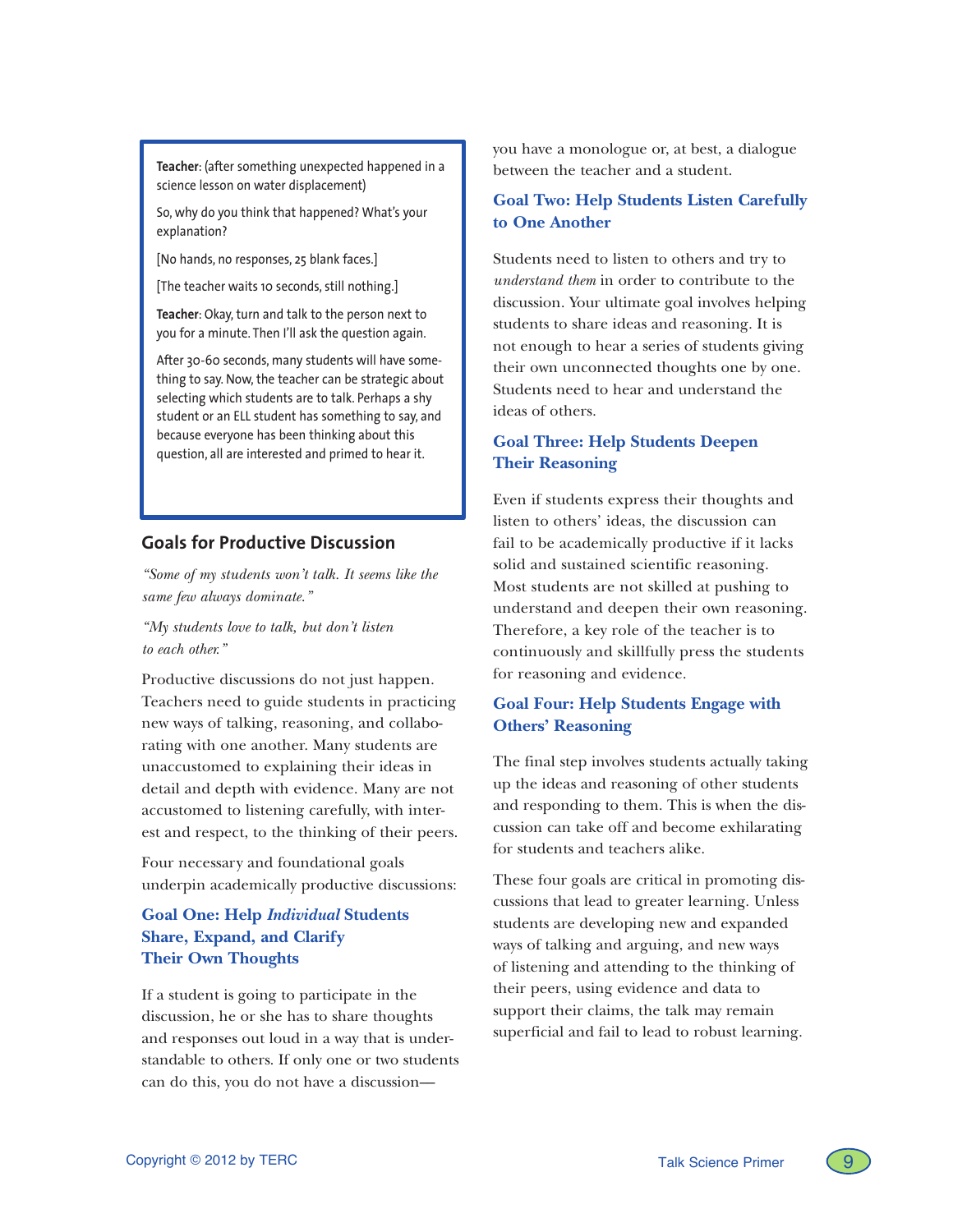## *Talk Moves*

Orchestrating talk that focuses on key content, where each student is motivated and willing to participate, everyone can hear and understand what is said, and students are guided to talk and argue in new ways can be challenging. Research over the past 20 years and documentation of teachers who facilitate productive discussions has led to the identification of a small number of general talk moves that are remarkably helpful tools for making discussions work. These talk moves can be used at any point in a discussion, in any subject domain, and are especially helpful in classroom settings. They strategically set students up to think, reason, and collaborate in academically productive ways.

Different talk moves do different kinds of work in achieving the four goals. Some prompt students to share and expand upon their ideas, others help them listen carefully to one another. Still others help students dig deeper as they provide evidence to support their claims, and some help students think with the reasoning of others to build on, elaborate, and improve the thinking of the group. The goals and supporting talk moves are summarized in the following table.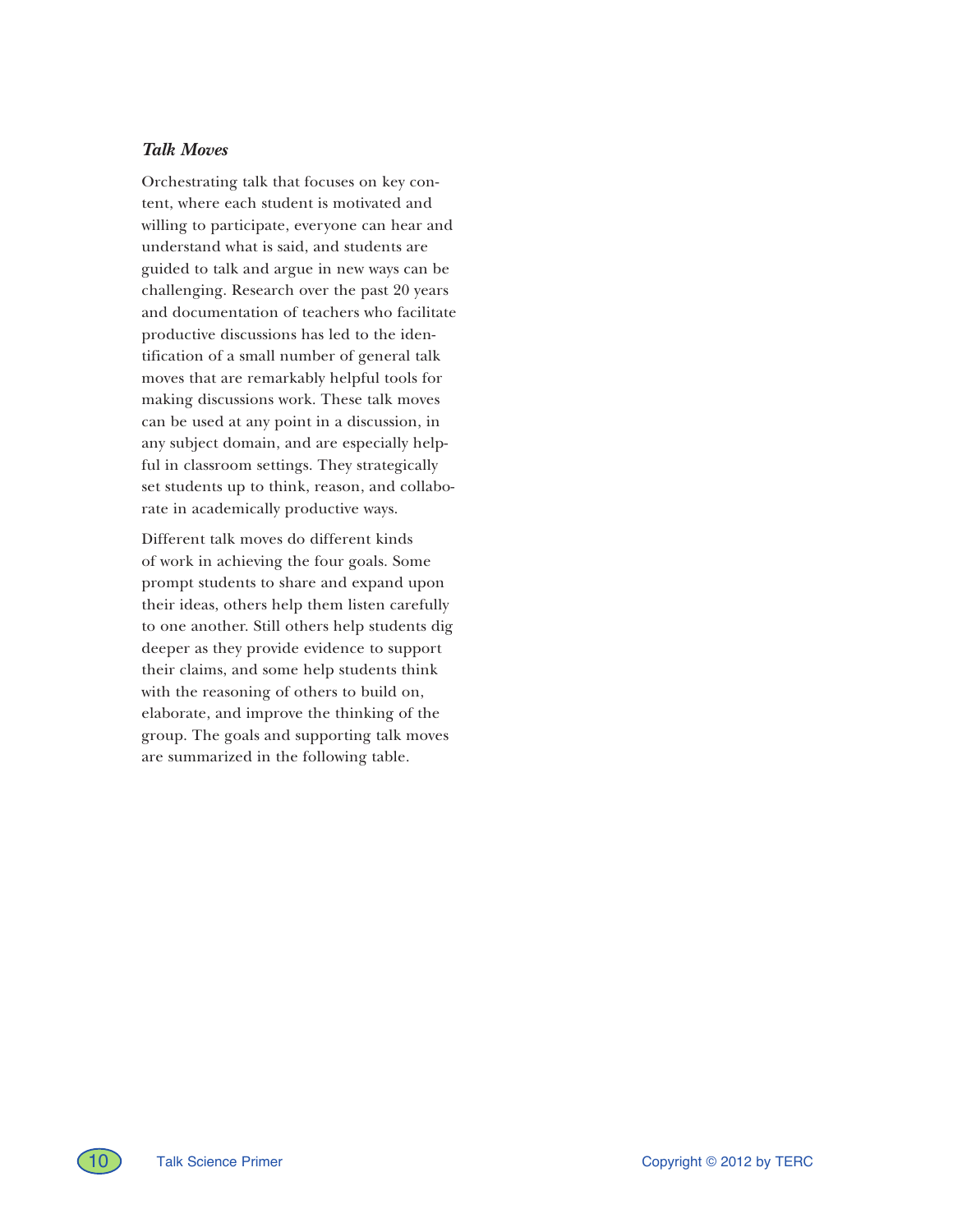# Goals for Productive Discussions and Nine Talk Moves

## **Goal: Individual students share, expand and clarify their own thinking**

**1. Time to Think:** 

Partner Talk

Writing as Think Time

Wait Time

**2. Say More:**

"Can you say more about that?" "What do you mean by that?" "Can you give an example?"

#### **3. So, Are You Saying…?:**

"So, let me see if I've got what you're saying. Are you saying…?" (always leaving space for the original student to agree or disagree and say more)

#### **Goal: Students listen carefully to one another**

#### **4. Who Can Rephrase or Repeat?**

"Who can repeat what Javon just said or put it into their own words?" (After a partner talk) "What did your partner say?"

#### **Goal: Students deepen their reasoning**

#### **5. Asking for Evidence or Reasoning:**

"Why do you think that?" "What's your evidence?" "How did you arrive at that conclusion?" "Is there anything in the text that made you think that?"

#### **6. Challenge or Counterexample:**

"Does it always work that way?" "How does that idea square with Sonia's example?" "What if it had been a copper cube instead?"

#### **Goal: Students think with others**

#### **7. Agree/Disagree and Why?:**

"Do you agree/disagree? (And why?)" "Are you saying the same thing as Jelya or something different, and if it's different, how is it different?" "What do people think about what Vannia said?" "Does anyone want to respond to that idea?"

#### **8. Add On:**

"Who can add onto the idea that Jamal is building?" "Can anyone take that suggestion and push it a little further?"

#### **9. Explaining What Someone Else Means:**

"Who can explain what Aisha means when she says that?" "Who thinks they could explain in their words why Simon came up with that answer?" "Why do you think he said that?"

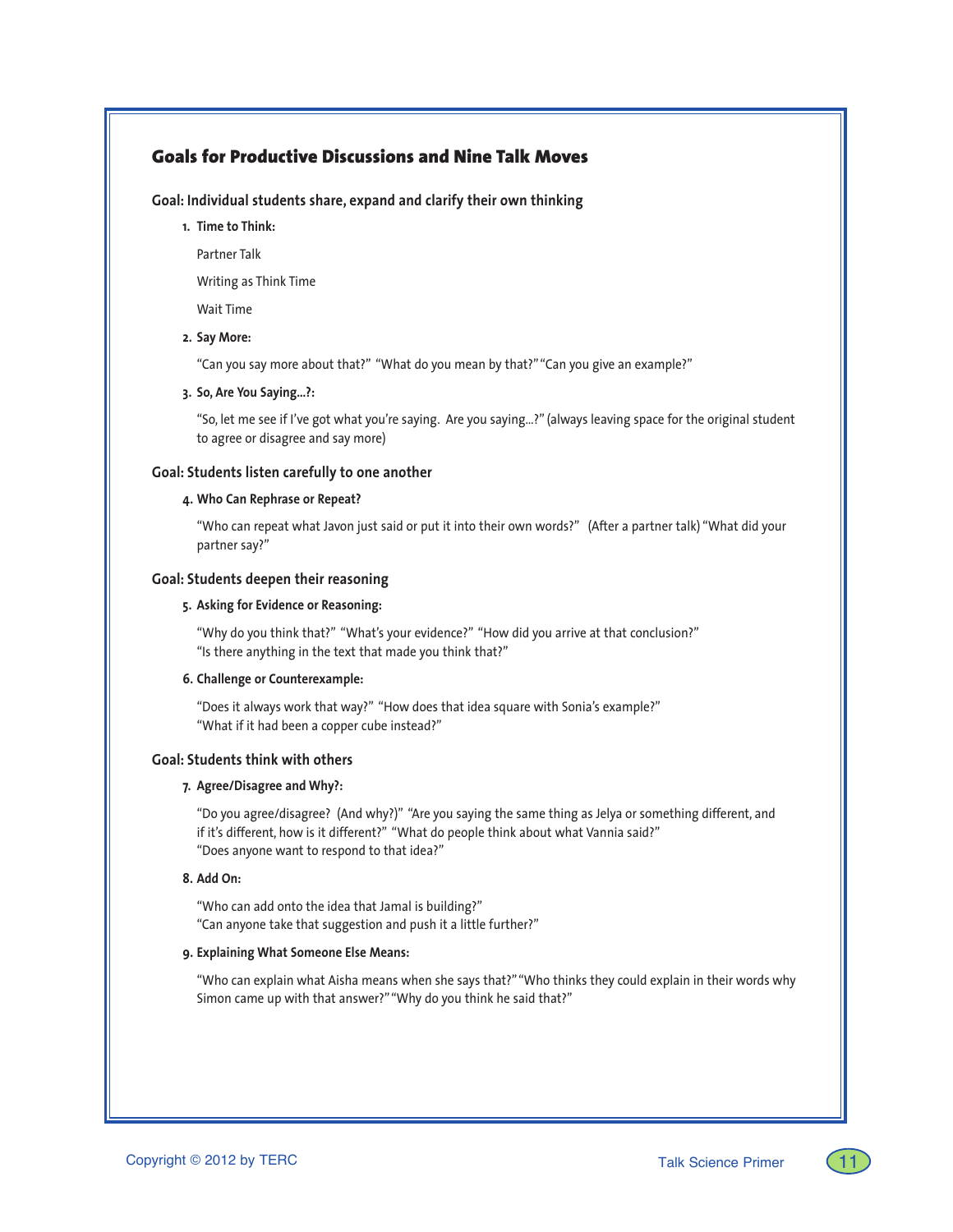You will find each of these talk moves helpful in achieving the overarching aim of supporting scientific reasoning, argument, and learning through talk.

|                               | Mineral Materials 4.1:                                                                                                                                   |                                    |                                                                                                                                                                                                                                       |                                                                                                                                                                                                                                                                                                                                                   |  |
|-------------------------------|----------------------------------------------------------------------------------------------------------------------------------------------------------|------------------------------------|---------------------------------------------------------------------------------------------------------------------------------------------------------------------------------------------------------------------------------------|---------------------------------------------------------------------------------------------------------------------------------------------------------------------------------------------------------------------------------------------------------------------------------------------------------------------------------------------------|--|
|                               | What causes the water level to rise?                                                                                                                     |                                    |                                                                                                                                                                                                                                       |                                                                                                                                                                                                                                                                                                                                                   |  |
| Plan                          | 1. Ask<br>2. Explore                                                                                                                                     | 3. Share                           | 4. Make Meaning<br><b>View All</b>                                                                                                                                                                                                    |                                                                                                                                                                                                                                                                                                                                                   |  |
|                               | Plan Investigation 4.1                                                                                                                                   |                                    |                                                                                                                                                                                                                                       |                                                                                                                                                                                                                                                                                                                                                   |  |
|                               | objects submerged in water will always change the water level, and that it is volume, not weight, that<br>determines how much water will be moved aside. | head on.<br>displacement of water. | for a bath? Is it weight or volume? It's the volume, but<br>Today, students gather evidence<br>to decide if weight or volume is<br>the determining factor in the<br>By the end of this investigation<br>students will understand that | What makes the bathtub overflow when a person settles in<br>children often believe it is weight that "pushes the water out<br>of the way." In this investigation, students confront this idea<br><b>Formative Assessment</b><br>Can students use evidence to reason<br>that volume, not weight, determines<br>how high the water level will rise? |  |
| <b>Learning Goals</b>         | · Discover what property of a sunken object makes the water rise                                                                                         |                                    |                                                                                                                                                                                                                                       |                                                                                                                                                                                                                                                                                                                                                   |  |
|                               | . Understand that two objects cannot occupy the same space at the same time                                                                              |                                    |                                                                                                                                                                                                                                       |                                                                                                                                                                                                                                                                                                                                                   |  |
|                               | <b>Sequence of experiences</b>                                                                                                                           |                                    |                                                                                                                                                                                                                                       |                                                                                                                                                                                                                                                                                                                                                   |  |
| 1. Ask the question           |                                                                                                                                                          |                                    | All Class                                                                                                                                                                                                                             | 10 Mins                                                                                                                                                                                                                                                                                                                                           |  |
| 2. Explore water displacement |                                                                                                                                                          |                                    | 808 Small Groups                                                                                                                                                                                                                      | 15 Mins                                                                                                                                                                                                                                                                                                                                           |  |
| 3. Share data                 |                                                                                                                                                          |                                    | All Class                                                                                                                                                                                                                             | 5 Mins                                                                                                                                                                                                                                                                                                                                            |  |
| 4. Make meaning               |                                                                                                                                                          |                                    | 6996<br>Discussion                                                                                                                                                                                                                    | 15 Mins                                                                                                                                                                                                                                                                                                                                           |  |
|                               |                                                                                                                                                          |                                    |                                                                                                                                                                                                                                       |                                                                                                                                                                                                                                                                                                                                                   |  |

# **An Example of a Productive Science Discussion**

Below we explore these four goals and the small set of talk moves that support each one in the context of an actual example. This is a constructed, composite example but it is based on videotapes of Inquiry Project lessons, using the actual words of students. (You can see a video of an extended segment of this discussion on the website.)

Through the example, you will see how talk moves are used and the work they do for both teacher and students. First some background about the investigation students were engaged in so you have a sense of the role of the discussion within the investigation.

## **Background**

Fourth graders are investigating water displacement (Investigation 4.1 in the Inquiry Curriculum). They are attempting to figure out whether it is weight or volume that makes the water level rise when an object is dropped into the water and sinks. In the beginning of the session, the teacher, Ms. B., has her students sit around her in a circle so everyone could see one another, and poses the guiding question for the investigation:

*Ms. B.: All right, over the past several days, we've been investigating a lot about volume and weight. Who can remind us of some things we've learned together?*

[Several exchanges follow where students summarize some of the group's understandings. Luis says, "Volume and weight aren't the same." Jayla adds, "If two materials have the same volume, they can have like, um, a different weight?" Frank says, "Yeah, we learned that volume doesn't depend on weight and weight doesn't depend on volume."]

*Ms. B.: Well, today we are going to take those ideas of what we've learned about volume and weight and think about them a different way. So our big question for today is, what causes the water level to rise? When you put an object in water, like this rock, what causes the water level to rise? Is it weight or volume? Take a minute and think about that question.*

After a long pause, Ms. B. has students rephrase the question in their own words and asks for their ideas. Nearly all think that it is weight, rather than volume that makes the water rise (a misconception widely shared by both children and adults). They reasoned

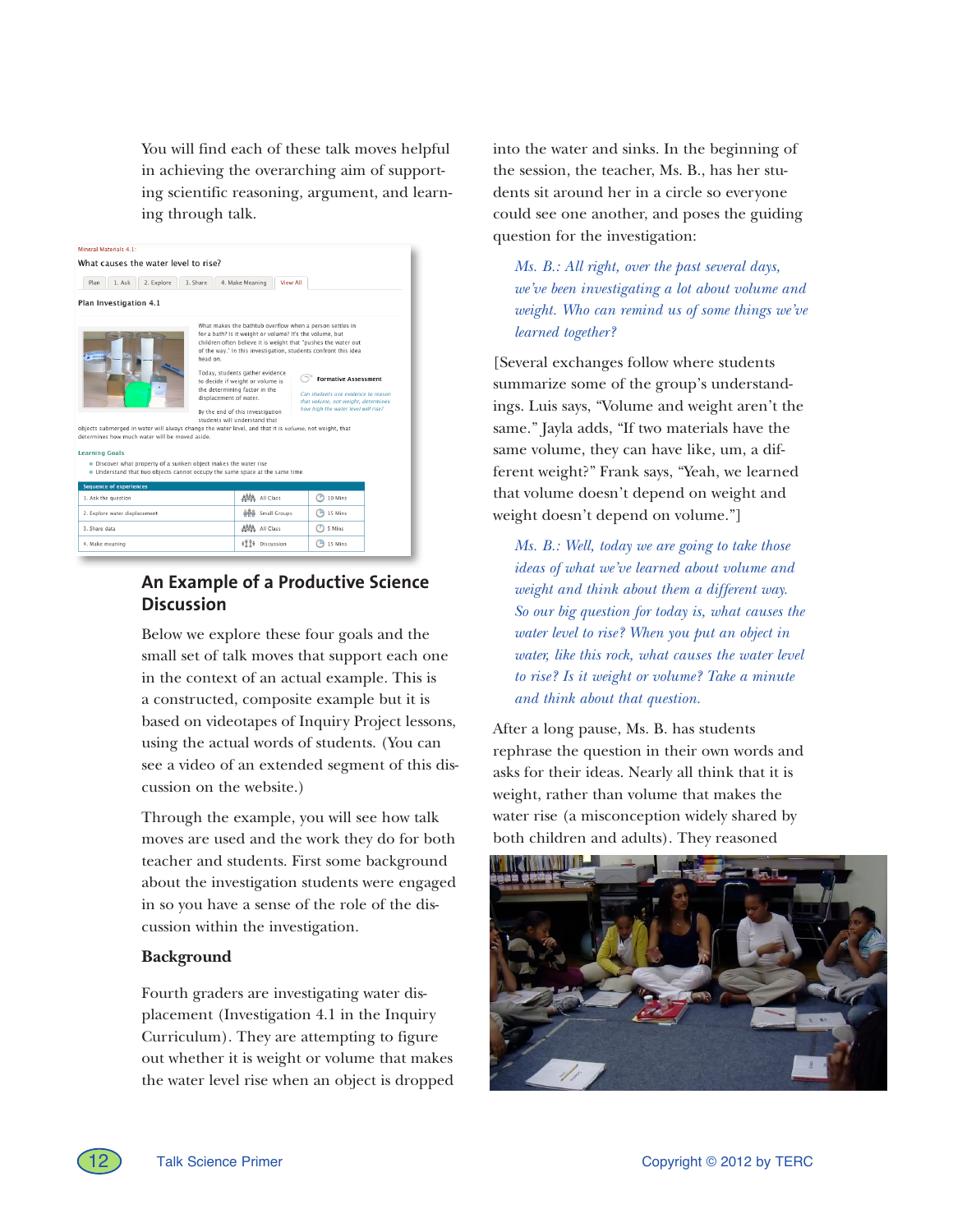

that heavier things would make the water rise more because they have more force to push the water out of the way. Ms. B. was careful in this discussion not to tell the students the correct answer, but to elicit a number of different viewpoints.

Ms. B. then explained the investigation for the day—the students will return to their tables in groups of four and explore what happens when they immerse in water two metal cubes that have the same volume: 1) a copper cube (weighing 147 gm.) and 2) an aluminum cube (weighing 44 gm.). They also have a cube of plasticine that was slightly larger in volume than the two metal cubes, but also weighed 44 gm. They were to write their predictions (about what would happen to the water level in each case) and then record their results.

For the next 20 minutes, the students in groups of four carried out their investigations (see photos) and then regrouped in a circle, their science notebooks in hand, to discuss their findings.

## **Talk Moves in Action**

**Talk moves that help individual students share, expand, and clarify their own thinking (Goal One)**

• **"Say More"** (asking a student to expand on what he or she said)

Students often assume that their perspective is shared by everyone. So a student's response to a question is often very condensed and does not fully spell out his or her thinking. When a student does not say much, it is hard to understand their thinking. When this happens you can ask the student to expand: "Can you say more about that?" or "Tell us more about your thinking." or "Can you expand on that? or "Can you give us an example?"

• **Wait Time** (silence or "Take your time. We'll Wait.")

This is perhaps an odd talk move because it is actually silence, a pause in the talking. But providing time (3-5 seconds or more) after asking a question, as well as after a student has



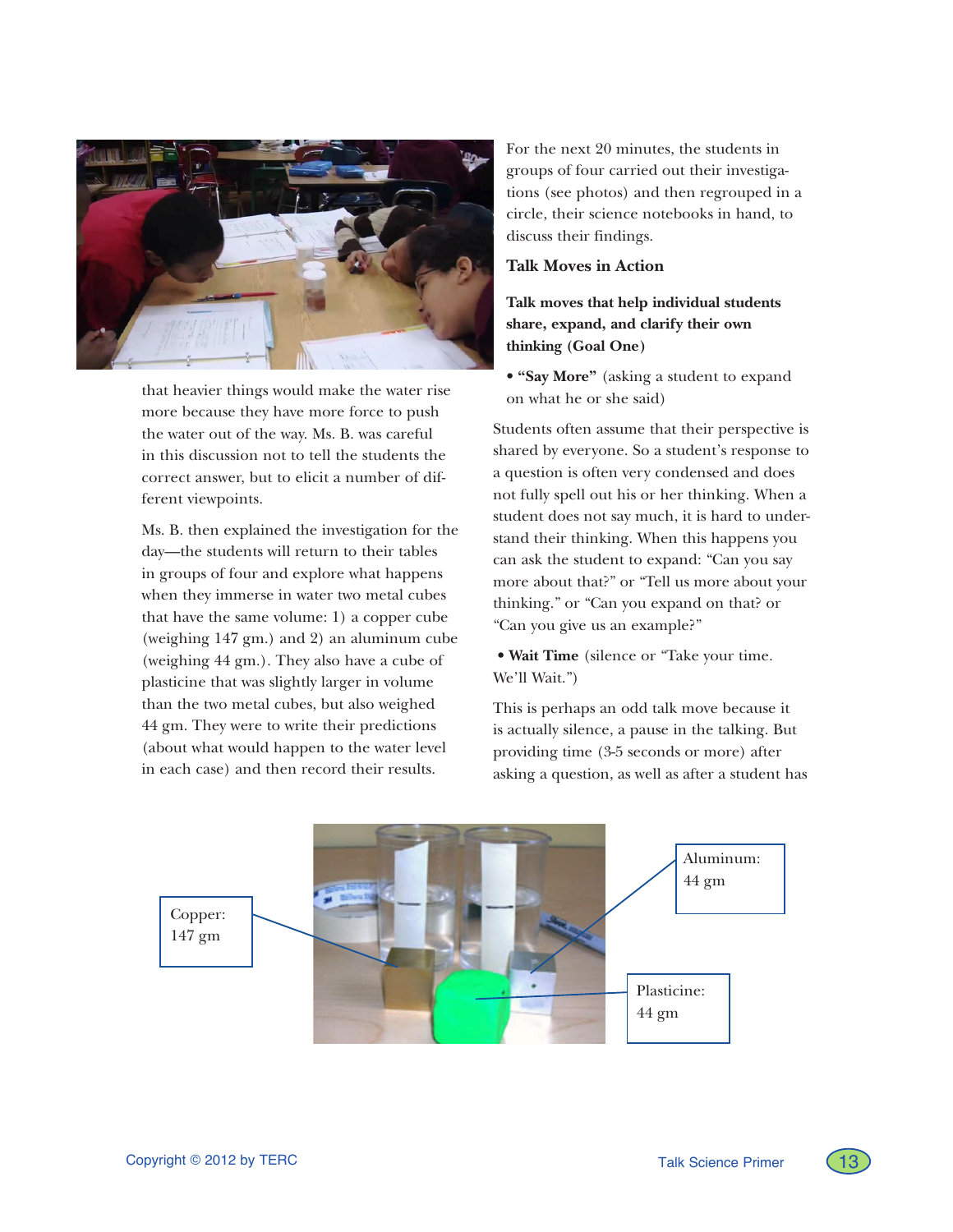spoken, has been shown to help all students, particularly English Language Learners, expand, explain, and clarify their ideas. This talk move sends the message that the teacher wants to understand the student's thinking and seeks more than just a nominally correct answer. It also gives the student time to regroup and clarify, as in the following example:

*1. Ms. B.:So now that you've had a chance to investigate with your cubes and plasticine in your groups, what do you think? Is it weight or volume that makes the water level rise? [8 seconds of Wait Time. Gradually several hands go up.] Jashida?*

*2. Jashida: It's the weight, I mean, they all have weight, so yeah it's the weight, um, of the volume.*

*3. Ms. B.: Can you say a bit more about that? Tell us what you mean and how you figured that out.*

*4. Jashida: I came up with–I thought that– I thought that it was, um, the weight for the copper cube, and the aluminum cube because, because in my group, I found out that the alumin-, the, yeah, the aluminum cube, had less, less–the water went up less. It didn't go up more than the copper cube. So it's weight.*

• **"So, are you saying?"** (asking a student to verify your interpretation and clarify their thought)

When students talk about complex phenomena in science, it is often difficult to understand what they say. And if you as the teacher have trouble understanding a student's reasoning, the student's classmates will likely not do any better. Yet given your goals to improve the thinking and reasoning of all students, you cannot give up on an especially unclear student. Deep thinking and powerful reasoning do not always correlate with clear verbal

expression. Therefore, teachers need talk moves that can help them interact with the student (without putting the student on the spot) in a way that will encourage a student to clarify his or her own reasoning.

One such tool is "So, are you saying?" Here the teacher essentially tries to repeat some or all of what the student has said, and then asks the student to verify whether or not the teacher's representation is correct, as in the next stage of our example. In doing this, she leaves room for the student to clarify her original intention.

After hearing Jashida's contribution in (2), Ms. B. could grasp that Jashida was claiming that it is weight, not volume (an incorrect claim). But she is unsure of the basis for Jashida's claim. By asking her to "say more," the situation improves, but is not cleared up entirely. Ms. B. knows that Jashida seems to be thinking that she has evidence in her notebook that the water level rose less with the lighter aluminum cube than the copper cube. Ms. B. also knows that this is NOT what Jashida and her teammates found because she visited their table and saw Jashida's science notebook. And, of course, Ms. B. is fully aware that thinking it is weight rather than volume is a common misconception, and that this might be leading Jashida to misread her own data. By phrasing this guess as a question, she is asking Jashida if her understanding is correct. By waiting for her answer, she gives her a chance to clarify.

*5. Ms.B.: Okay, let me see if I understand. So you're saying you found that the water level rose more with the copper cube than with the aluminum cube, and so that's what's making you think it's weight and not volume? Do I have that right?*

*6. Jashida: Yeah. Because, right here [pointing to her notebook], it says that…oh wait [6 second* 

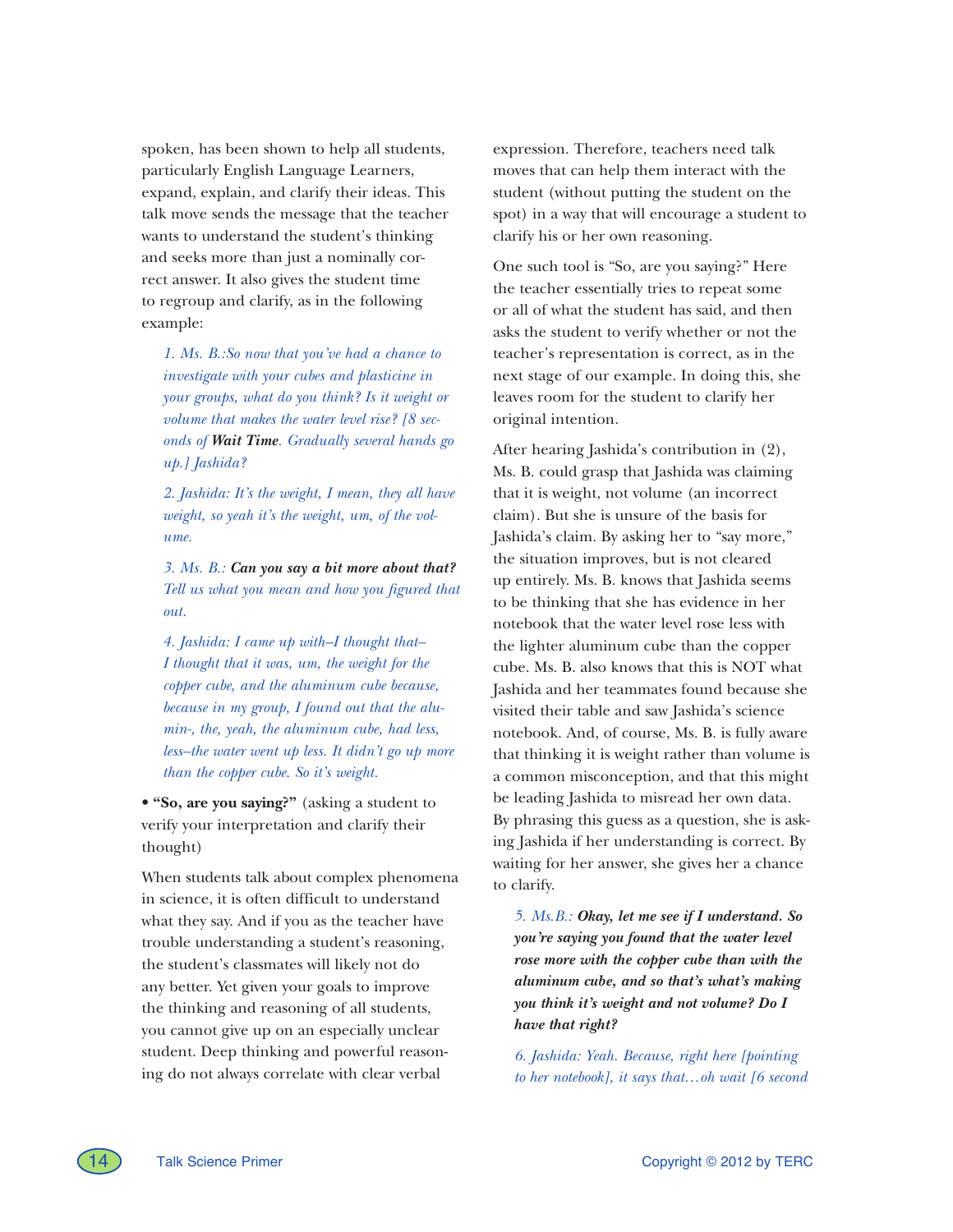*pause], I'm confused. The water rose the same with both cubes. Wait. I think I made a mistake. I think it's weight because the heavier cube makes the water go up more, just a tiny bit more, even if it's hard to see. The heavier object has more force and it pushes the water up more.*

By opening this conversational space for Jashida to respond, Ms. B. has learned that Jashida WAS misreading her data and still holds the basic misconception that weight rather than volume causes the water level to rise. That is, she is treating her data as if it contains an error. Ms. B. gained a foothold in the discussion that she lacked after simply hearing her contributions in turns (2) and (4). Now Ms. B. has to somehow include other students in this conversation. She has to ensure that everyone is following and can think about their own findings and what they mean, in light of Jashida's contribution.

## **Talk moves that help students** *listen carefully* **to one another (Goal Two)**

• **"Who can repeat/rephrase?"** (asking students to restate what has been said)

When a student says something potentially important, whether it is correct or not, you may want to ensure that everyone can engage with that idea. But if other students did not hear it or were not paying attention, they will be unable to take the next step and think about it. There are many ways to do this, using what we call a "Who can repeat?" move. "Who thinks they understood what Jashida was saying and can put it into their own words?" or "Who can just restate what Jashida said?" or "What do think Jashida was saying?" Even in cases where the student is not correct, all students can benefit from understanding the reasoning behind it, particularly when a common misconception is at stake.

*7. Ms. B.: Who thinks they could repeat or put into their own words what Jashida has said?*

*8. Luis: I think I can. I think what she's saying is, um, that she thinks it's the weight that matters, because heavy things have, um, more force than light things. And I think she said that the heavy cube made the water rise a tiny bit more than the aluminum cube.*

*9. Ms. B.: Is that right Jashida? Is that what you were saying?*

*10. Jashida: Uh huh. Yep.*

*11. Luis: But I'm confused. Because we found that the copper and aluminum cube went up the same amount. I mean, um [looking at his notebook], it made the water go up the same amount. And it was the–the plasticine that went up a little bit more, not the copper cube.*

Notice that in line 9, Ms. B. checks back with Jashida to see if Luis got her idea right.

It is important to note that Ms. B.'s "Who can repeat or put into their own words?" move (in line 7) is **not** being used as a management move. Some teachers use this move to "catch" students who are not listening, but we recommend against using this move as a management tool. Students will be more enthusiastic if you use it in a positive way, asking for volunteers who think they **have** understood to repeat the idea or put it into their own words. Notice that Ms. B. asked someone to repeat what Jashida said, even though she **knew** that Jashida's idea was incorrect and contained the misconception with which many students began the investigation. Some might think that having this idea repeated will only confuse students and reinforce the wrong idea. However, if everyone has not heard and understood Jashida's idea, albeit an incorrect idea, they will be unable to think with it and interrogate it. If alternative conceptions or misconceptions are not explained and

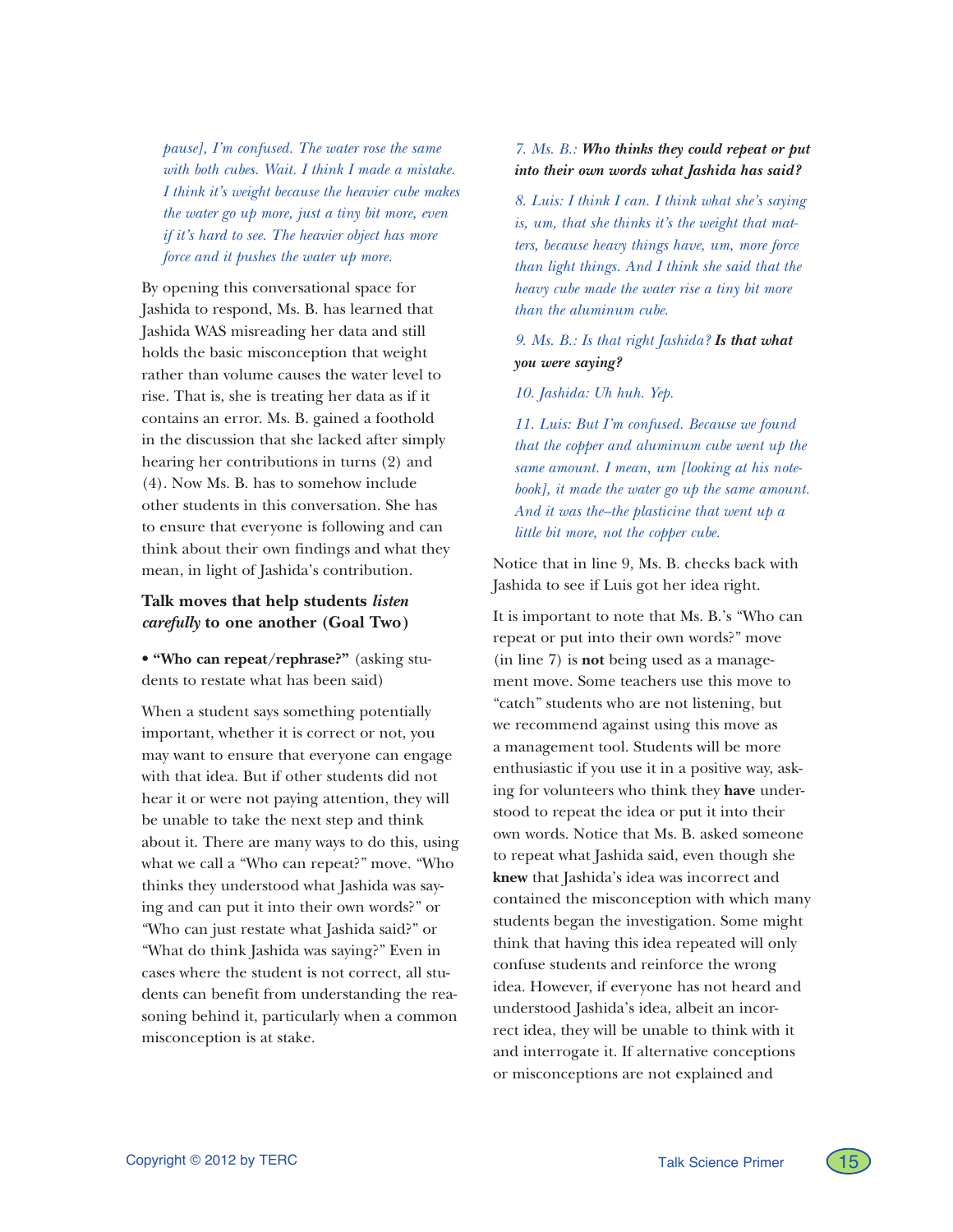explored, students never fully understand what is problematic about them. It is here that Ms. B. has "set the table" for digging deeper into the data and letting different views come into play.

## **Talk moves that help students** *dig deeper***, and provide evidence to support their claims (Goal Three)**

• **Press for reasoning** (asking students to explain their reasoning)

Even if students speak so that everyone can hear, and even if they listen carefully to one another, it is possible that the discussion will remain at a superficial level. To deepen the shared reasoning, students must get used to explaining why they say what they say, and what the evidence is behind their claims. There are many ways to press for reasoning. Here are some examples.

*Why do you think that?* 

*What convinced you?* 

*Why did you think that strategy would work?* 

*Where in the text is there support for that claim?*

*What is your evidence?* 

*What makes you think that? How did you get that answer?* 

#### *Can you prove that to us?*

Some students are not used to explaining their thinking in this way, and may at first be puzzled. *How did you know?* "I looked at our data." Or "I can't explain. I just know."

So you may need to be persistent.

At this point, Ms. B. has elicited Jashida's idea (weight not volume), and has heard, along with the group, her reason for it. And Luis has admitted some confusion over Jashida's results and the results he got in his group.

*12. Ms. B.: Okay, let's slow down a little bit. It sounds like we need to discuss our data, our evidence. Can someone from Jashida's group explain their results? What did you find when you put your two metal cubes in the water? Alicia, you were in Jashida's group.*

*13. Alicia: Yeah, well I think I have to disagree with what Jashida said. What we found in our group is that, um, the metal cubes (pause), both made the water rise, like, the exact same amount. The copper cube was heavy and the aluminum cube was, um, lighter, but they both went up, the water went up the same. And we found that our plasticine cube made the water go up a little more than the metal cubes, even though it weighed, like, exactly the same as the aluminum cube. Kind of like what Luis said.* 

As you help the students dig deeper and explain or clarify their reasoning, everyone else has to be listening and following along. Even if the speaker is correct and clear, that does not mean that everyone else will hear and understand. Many students will tune out as they hear a classmate produce a long and complex piece of reasoning with pauses. This is an ideal time to use the **Who Can Repeat?** move introduced above, and ask for volunteers to put the student's ideas into their own words. Some might object that it takes extra time and it does, but everyone benefits. The student being repeated is honored by being taken seriously, and the student repeating has a chance to practice explicating a complex idea. And everyone in the group gets a second chance to hear and consider the idea. That is, it serves as a kind of Wait Time for everyone. The entire group moves forward together deepening their understanding of core concepts and explanations.

After Alicia's contribution in line 13, Ms. B. decides to ensure that everyone is following:

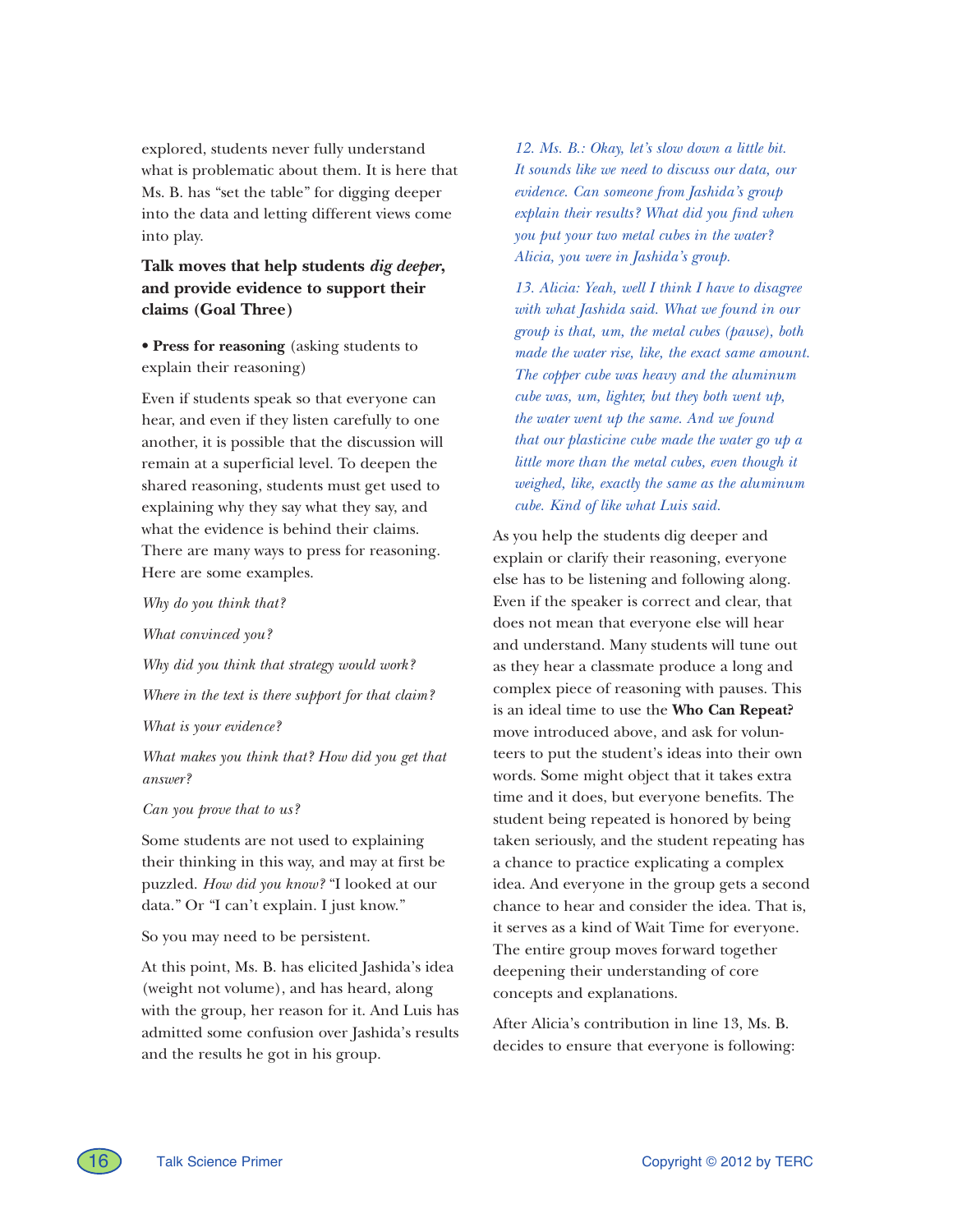## *14. Ms. B.: Alicia, you said a lot. Can anyone put that into their own words?*

*15. Johnny: Yeah, she said that in her group, they found that the cubes, um, aluminum and copper cubes, made the water go up the same, and they were, um, different weights. And that's what we found too. And the plasticine did make the water go up more. But it was lighter, a whole lot lighter than the copper. And so doesn't that mean that the weight didn't make the water go up?*

# **Talk moves that help students think with others, or apply their reasoning to the ideas of others (Goal Four)**

After everyone hears and understands the claim and the reasoning behind it, they are ready to think with that idea, to apply their own reasoning to the thinking of someone else.

• **Do you agree, or disagree…and why?**  (asking students to take a position)

This talk move helps you guide the students to consider seriously the reasoning of their peers. There are a number of variants of this "Agree-Disagree/Why?" move. Other versions include "Who has a similar idea or a different idea about how this works, and how is it similar or different?" "Does someone want to respond to that idea and tell us why you agree or disagree?" Some teachers say, "Thumbs up if you agree, thumbs down if you disagree." Note, however, that it is crucial that you follow up with the question "Why do you agree?" or "Why do you disagree?" Otherwise, there is a chance that students will just "phone it in" and assert that they agree without much thought. Moreover, asking, "Does everyone agree?" or "So do we all agree?" and getting a chorus of yeses is not the same move. It telegraphs to everyone that there is one right answer, and students will stop pursuing their own ideas if they are different.

Ms. B. decides that the students are ready to build on each other's thinking, and think together about their results and what they mean.

*16. Ms. B.: So, I'm, hearing some different ideas here, about what happened and what made the water level rise. Could someone from another group explain what they found and tell us where you stand? Do you agree or disagree and why?*

*17. Mathais: Well, my group, we found out that that the–we thought it was because of the volume, because we found that the volume and the water level were the same, but the weight was different. And I thought that if–if the weight, was, um, there's more weight in the copper cube than the aluminum cube, then I think it just should depend on the volume because the weight, if it was more, the copper cube is more, then it would have more volume. If it really depended on the weight.*

*18. Ms. B.: Okay, does anyone want to* 

*respond to that? Who wants to respond and can prove that they listened to Mathais' explanation and can kind of respond with their own ideas or can add another idea to it? Flaver, go ahead.*

*19. Flaver: Um…I–I…*

*20. Ms. B.: Talk to Mathais about how you feel about what he said.*

*21. Flaver: I, I agree with what you said because this, for example, like if you put–if you had big, um, like if you got a big cup of water and you put an eraser in there, like, like the eraser over there [points to an eraser by the whiteboard], if you put something like that in a big cup of water, the water level would rise a lot, and, if you put in a copper cube, and it's not even gonna–it's not going to rise that much even though that copper cube will weigh more than an eraser.*

(A few turns excerpted where Ms. B. asks "Who can repeat what Flaver said?")

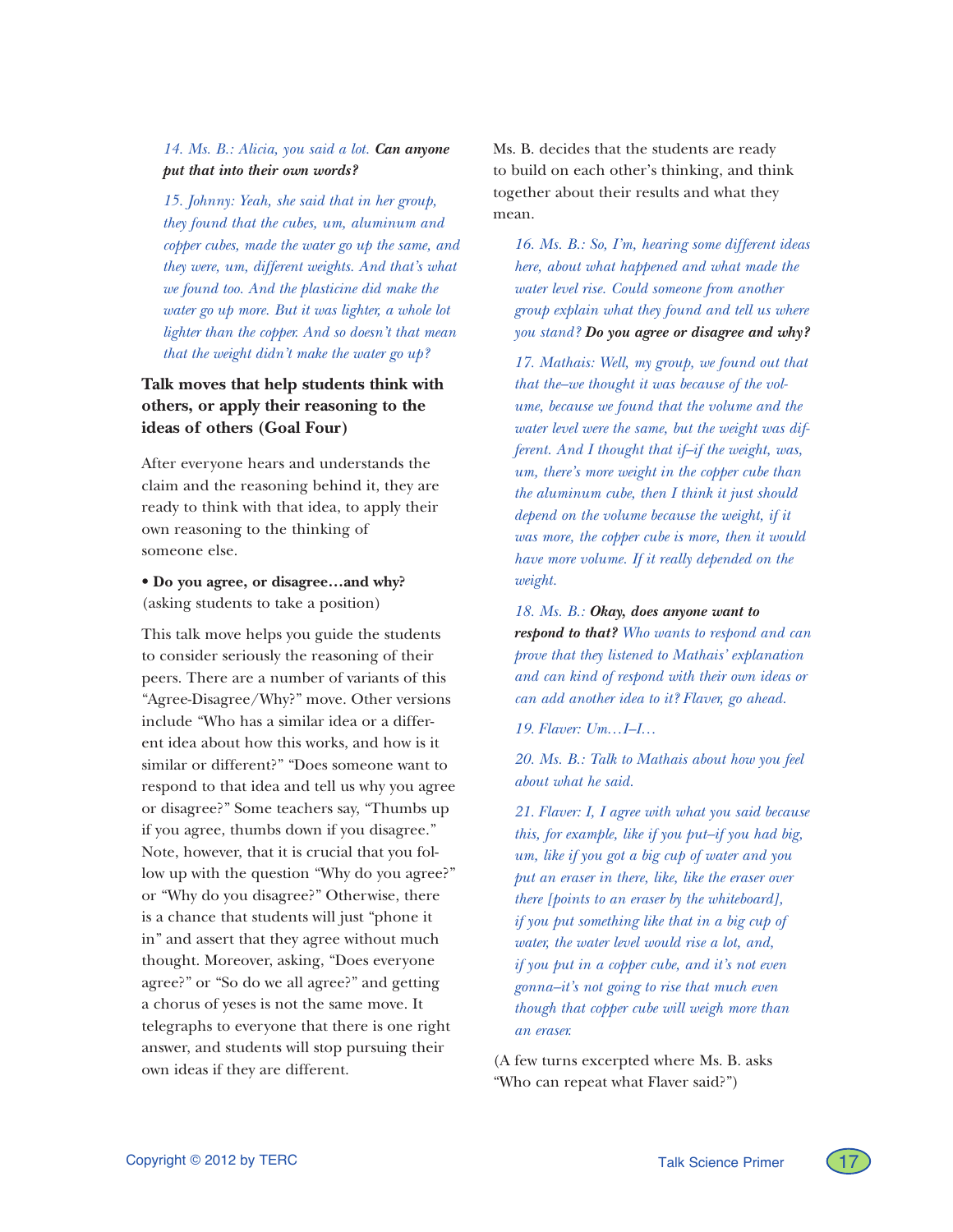*22. Aisha: I have a question for you Flaver. Um, what if the object had like buoyancy, like it's able to float?*

*23. Ms. B.: Ohh…I think that's a good question for the whole group. But go ahead, Flaver.*

*24. Flaver: Then it would be a different story, because, if–if it had buoyancy then it wouldn't really be taking up much space, so but, I wouldn't know, um, so some things that have buoyancy it would–it wouldn't do the same thing like I was talking about.*

• **Who can add on?** (asking students to add their own ideas)

Sometimes a student may explain her own reasoning or make a claim in a way that is clear enough and significant enough for others to respond to, such as Flaver's claim and example in line 21 above. This is a time when you can really help students engage with their classmate's reasoning and work to sustain and amplify the depth of the discussion. Asking "Who can add on?" or "Who wants to respond to that?" invites anyone to join in and respond. You can also personalize this move by calling on a particular student.

*25. Ms. B.: So let's stick with the idea that all of these objects sink for right now. So Flaver is saying, if I have your idea right, that you think the size of the object matters, that objects with more volume would make the water go up more. And Jashida thinks it's weight that matters. Is that right? [Jashida nods.] So who wants to add on here? Tell us why you agree or disagree with Jashida or Mathais or Flaver.*

Some students raise their hands immediately but Ms. B. gives 17 seconds of *Wait Time* for more hands to go up. Her students are accustomed to Ms. B. waiting and know that they will have time to ponder and really think through her question. After a while, a few more hands go up. Finally, Felicia raises her

hand. She is an English learner and rarely talks. Ms. B. calls on her. Felicia pauses, then speaks slowly, and pauses again.

*26. Felicia: [6 second pause] I think when you put the plasticine inside the water, the water will rise because the volume of the plastic is big and this is small. And…[4 second pause] and the water rises with volume because when– that's heavier but that one take more volume and it went up more than the copper cube did. And…[8 second pause] I used to think it was weight that made water rise because I compared when you're in the bathtub, when you sit and I thought your weight makes the water rise but now I know that it's really volume.* 

• **Wait time** (giving students time to think, and time to answer)

Though we listed Wait Time in the first category of helping students expand and clarify their ideas, it is a talk move that actually supports all four steps and can be used productively throughout a discussion. As mentioned above, Wait Time might seem like an unusual "talk move" because it is a pause in the talking. But it is the most researched of all the talk moves and has been shown to remarkably impact the quality of both students' and teachers' thinking. Wait time, as described in the work of Mary Budd Rowe (1986), involves waiting at least 3 to 5 seconds after you ask a question, and then waiting again for the same interval after the student responds to the question.

The research on Wait Time is extensive. The research literature talks about two different kinds of wait time, both important, and powerful. The first is after you ask a question but before you call on a particular student or before a student begins to speak.

The second kind of Wait Time is pausing before you respond to what a student has just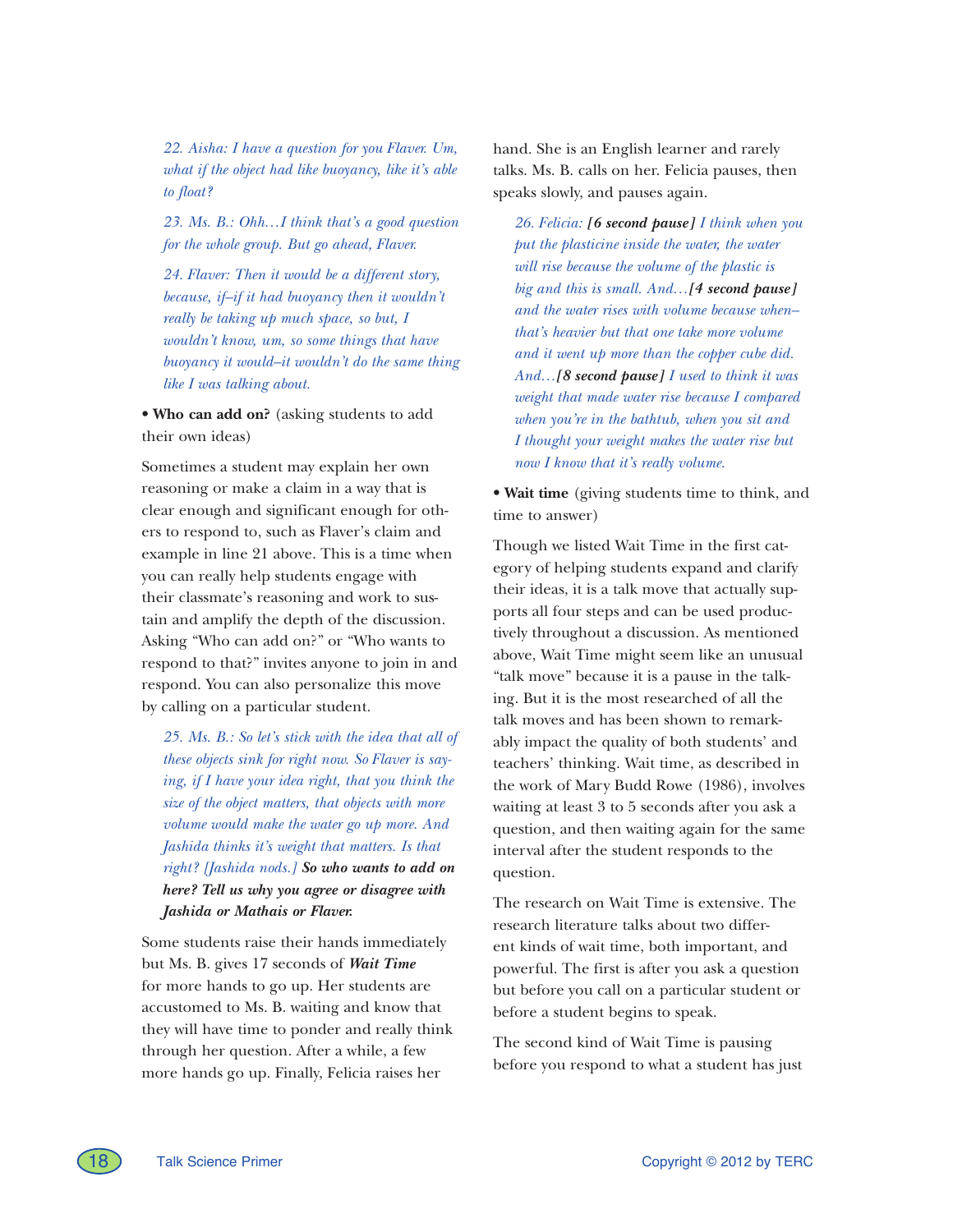said. And of course, sometimes in the middle of a turn, a student pauses and this second kind of wait time is important as well, waiting after a student pauses or stops talking.

The research—at all grade levels and across all subject domains—shows that if you increase your wait time—to 3 seconds or even more dramatic changes take place.

- 1. Students say more. The length of student responses increases between 300% and 700%.
- 2. They expand and clarify and explain their thinking with evidence.
- 3. The number of questions asked by students increases dramatically.
- 4. Student-to-student talk increases.

Increasing Wait Time **after** a student has talked is particularly powerful for expanding the complexity of student explanations, the depth of reasoning, and in growing the amount of student-to-student talk where students spontaneously address or ask questions of peers.

By waiting patiently, Ms. B. and the entire group enabled Felicia, a second-language learner, to make an important contribution that she and other students can build on in the ensuing discussion.

Although the research is clear on the value of wait time, anyone who has tried to do it knows that it is difficult to change one's ingrained conversational style with respect to pausing. We tend to feel uncomfortable with silence, as though we are putting a student "on the spot." Yet few students can put together an answer to a complicated question after only a second or two. And English Language Learners may need even more time to formulate their ideas. So if we do not use wait time consistently and patiently, students may give up and opt out of the conversation, assuming that someone else

will carry the ball. If students opt out because they think they are not quick enough at formulating their ideas, they often stop listening with the same degree of focus as their peers. When this happens, everyone suffers. The discussion will not be enriched by the thinking of everyone in the group, and the talk will not lead to deeper learning for the entire group.

Notice that each of these talk moves—from "Say more about that" to "Who can repeat that in their own words?" to "Why do you think that?" to "Do you agree or disagree, and why?"—are all moves that **open up** the conversation to student thinking, explaining, and reasoning with evidence. Each move, in its own way, positions students as thinkers rather than "getters of the correct answer in the teacher's head." Each move helps to encourage the students to do the "heavy lifting" of explaining and clarifying, citing evidence, and critiquing or evaluating the thinking of their peers.

## **Talk Moves are Tools**

These talk moves are **tools**, tools that you can get very good at using and that can help you take up the challenge of promoting productive talk. Like all tools, these take practice, ongoing experimentation, and the patience to make mistakes and try again. There is no such thing as perfection. These moves are relatively easy to pick up, try out, and the process can be exhilarating for both students and teachers alike. Many teachers have said things like the following, "These talk moves are not quite as simple as I first thought, but they totally changed my life…and the lives of my students."

Together, in the context of a rich task, talk moves help to build a classroom culture of equity, risk-taking, intellectual effort, and respect. Teachers who use these moves strategically and successfully find that students,